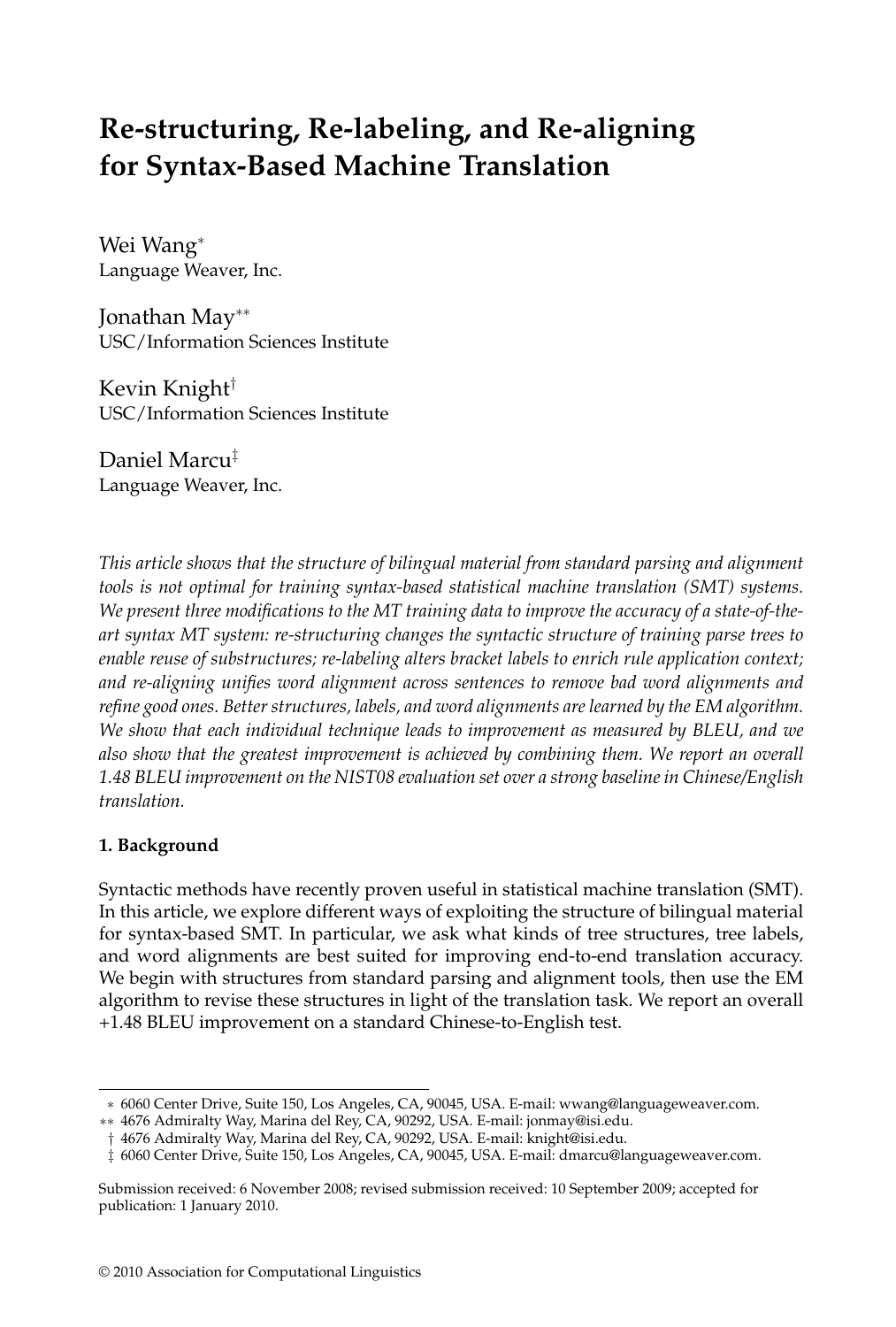We carry out our experiments in the context of a string-to-tree translation system. This system accepts a Chinese string as input, and it searches through a multiplicity of English tree outputs, seeking the one with the highest score. The string-to-tree framework is motivated by a desire to improve target-language grammaticality. For example, it is common for string-based MT systems to output sentences with no verb. By contrast, the string-to-tree framework forces the output to respect syntactic requirements—for example, if the output is a syntactic tree whose root is S (sentence), then the S will generally have a child of type VP (verb phrase), which will in turn contain a verb. Another motivation is better treatment of function words. Often, these words are not literally translated (either by themselves or as part of a phrase), but rather they control what happens in the translation, as with case-marking particles or passive-voice particles. Finally, much of the re-ordering we find in translation is syntactically motivated, and this can be captured explicitly with syntax-based translation rules. Tree-to-tree systems are also promising, but in this work we concentrate only on target-language syntax. The target-language generation problem presents a difficult challenge, whereas the source sentence is fixed and usually already grammatical.

To prepare training data for such a system, we begin with a bilingual text that has been automatically processed into segment pairs. We require that the segments be single sentences on the English side, whereas the corresponding Chinese segments may be sentences, sentence fragments, or multiple sentences. We then parse the English side of the bilingual text using a re-implementation of the Collins (1997) parsing model, which we train on the Penn English Treebank (Marcus, Santorini, and Marcinkiewicz 1993). Finally, we word-align the segment pairs according to IBM Model 4 (Brown et al. 1993). Figure 1 shows a sample (tree, string, alignment) triple.

We build two generative statistical models from this data. First, we construct a smoothed *n*-gram language model (Kneser and Ney 1995; Stolcke 2002) out of the English side of the bilingual data. This model assigns a probability P(*e*) to any candidate translation, rewarding translations whose subsequences have been observed frequently in the training data.

Second, we build a syntax-based translation model that we can use to produce candidate English trees from Chinese strings. Following previous work in noisy-channel



#### **Figure 1**

A sample learning case for the syntax-based machine translation system described in this article.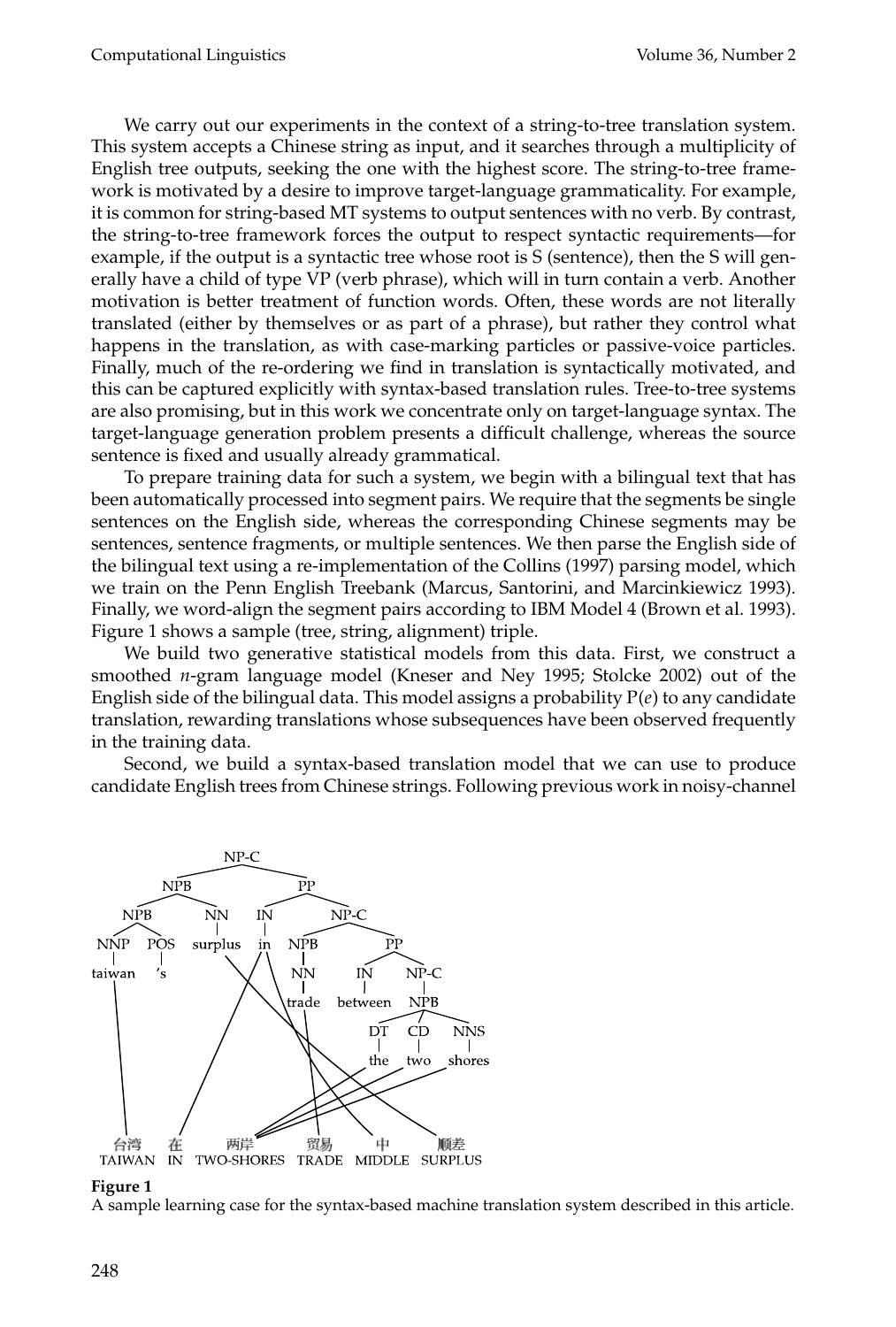SMT (Brown et al. 1993), our model operates in the English-to-Chinese direction we envision a generative top–down process by which an English tree is gradually transformed (by probabilistic rules) into an observed Chinese string. We represent a collection of such rules as a tree transducer (Knight and Graehl 2005). In order to construct this transducer from parsed and word-aligned data, we use the GHKM rule extraction algorithm of Galley et al. (2004). This algorithm computes the unique set of **minimal rules** needed to explain any sentence pair in the data. Figure 2 shows all the minimal rules extracted from the example (tree, string, alignment) triple in Figure 1. Note that rules specify rotation (e.g., R1, R5), direct translation (R3, R10), insertion and deletion (R2, R4), and tree traversal (R9, R7). The extracted rules for a given example form a **derivation tree**.

We collect all rules over the entire bilingual corpus, and we normalize rule counts in this way:  $P(\textit{rule}) = \frac{\textit{count}(\textit{rule})}{2}{{\textit{count}(\textit{LLHS-root}(\textit{rule}))}}$ . When we apply these probabilities to derive an English sentence *e* and a corresponding Chinese sentence *c*, we wind up computing the joint probability P(*e*, *c*). We smooth the rule counts with Good–Turing smoothing (Good 1953).

This extraction method assigns each unaligned Chinese word to a default rule in the derivation tree. We next follow Galley et al. (2006) in allowing unaligned Chinese words to participate in multiple translation rules. In this case, we obtain a **derivation forest** of minimal rules. Galley et al. show how to use EM to count rules over derivation forests and obtain Viterbi derivation trees of minimal rules. We also follow Galley et al. in collecting **composed rules**, namely, compositions of minimal rules. These larger rules have been shown to substantially improve translation accuracy (Galley et al. 2006; DeNeefe et al. 2007). Figure 3 shows some of the additional rules.

With these models, we can decode a new Chinese sentence by enumerating and scoring all of the English trees that can be derived from it by rule. The score is a weighted product of P(*e*) and P(*e*, *c*). To search efficiently, we employ the CKY dynamicprogramming parsing algorithm (Yamada and Knight 2002; Galley et al. 2006). This algorithm builds English trees on topof Chinese spans. In each cell of the CKY matrix, we store the non-terminal symbol at the root of the English tree being built up. We also

| R1:<br>$\leftrightarrow$ x0 x2 x1<br>$NP-C$<br>$NPB$ $\times$ 2:PP<br>$x0:\mathbf{NPB}$<br>x1:NN    | $R2:$ NPB<br>x0:NNP POS                        | $\leftrightarrow \times 0$<br>$\mathbf{z}'$                          | R3: $NNP \leftrightarrow$<br>台湾<br><b>TAIWAN</b><br>taiwan      |
|-----------------------------------------------------------------------------------------------------|------------------------------------------------|----------------------------------------------------------------------|-----------------------------------------------------------------|
| $R4$ :<br>$\leftrightarrow$ $\pm$ x0 $\parallel$<br><b>PP</b><br>IN<br>$x0:\text{NP}-C$<br>IN<br>in | $R5:$ NP-C<br><b>MIDDLE</b><br>$x0:\text{NPB}$ | $\leftrightarrow$ x1 x0<br>x1:PP                                     | R6:<br>$\leftrightarrow$ x0<br>PP<br>$x0:NP-C$<br>IN<br>between |
| R8:<br>R7: $NP-C \leftrightarrow X0$<br>$x0:\text{NPB}$                                             | <b>NPB</b><br>CD.<br>the<br>two                | $\leftrightarrow$<br>两岸<br><b>TWO-SHORES</b><br><b>NNS</b><br>shores | $R9:$ NPB<br>$\leftrightarrow$ x0<br>x0:NN                      |
| R10: $_{NN} \leftrightarrow$<br>贸易<br>TRADE<br>trade                                                | R11:<br>NN<br>surplus                          | $\leftrightarrow$<br>顺差<br><b>SURPLUS</b>                            |                                                                 |

**Figure 2**

Minimal rules extracted from the learning case in Figure 1 using the GHKM procedure.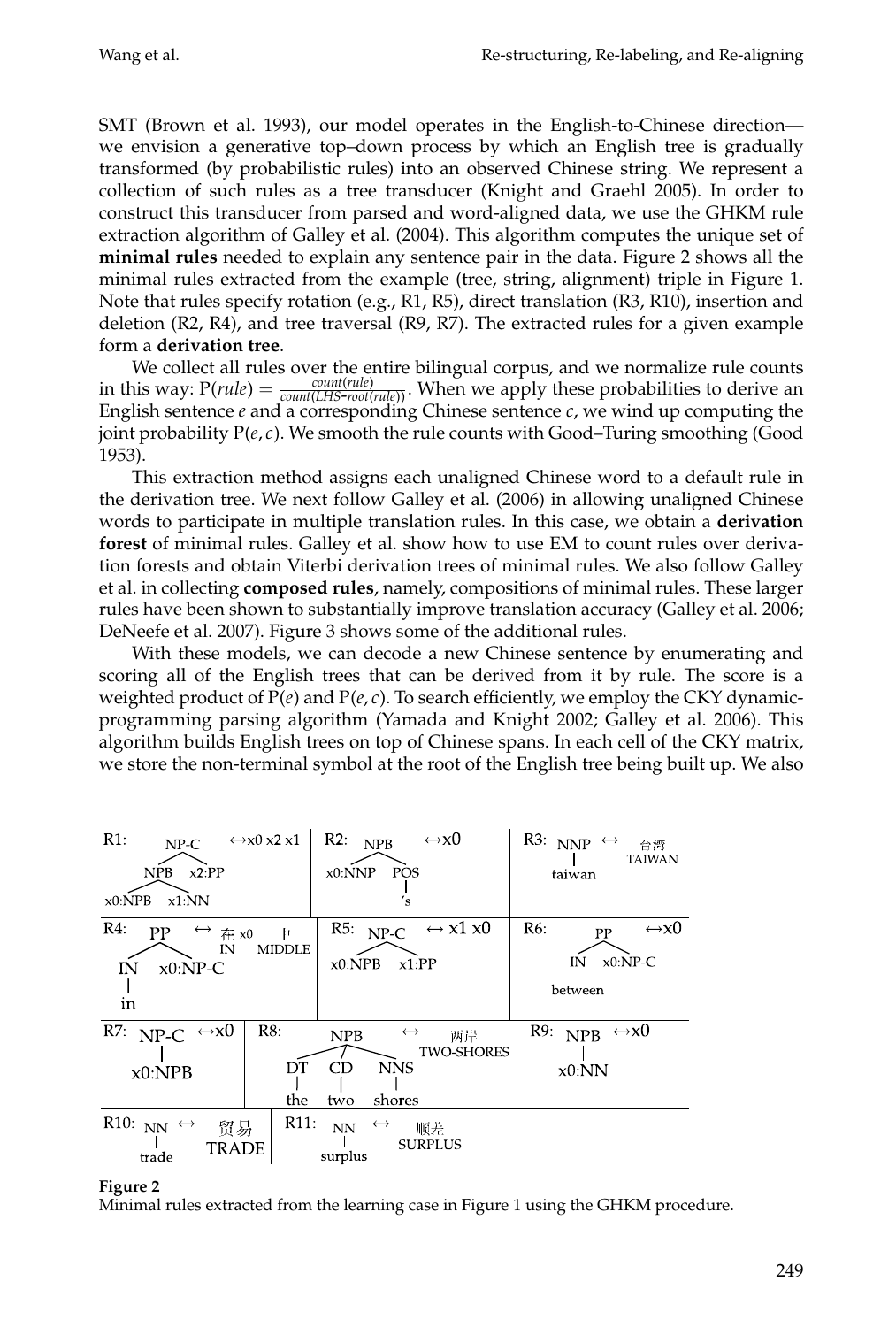

**Figure 3**

Additional rules extracted from the learning case in Figure 1.

store English words that appear at the left and right corners of the tree, as these are needed for computing the  $P(e)$  score when cells are combined. For CKY to work, all transducer rules must be broken down, or binarized, into rules that contain at most two variables—more efficient search can be gained if this binarization produces rules that can be incrementally scored by the language model (Melamed, Satta, and Wellington 2004; Zhang et al. 2006). Finally, we employ **cube pruning** (Chiang 2007) for further efficiency in the search.

When scoring translation candidates, we add several smaller models. One model rewards longer translation candidates, off-setting the language model's desire for short output. Other models punish rules that drop Chinese content words or introduce spurious English content words. We also include lexical smoothing models (Gale and Sampson 1996; Good 1953) to help distinguish good low-count rules from bad lowcount rules. The final score of a translation candidate is a weighted linear combination of  $\log P(e)$ ,  $\log P(e, c)$ , and the scores from these additional smaller models. We obtain weights through minimum error-rate training (Och 2003).

The system thus constructed performs fairly well at Chinese-to-English translation, as reflected in the NIST06 common evaluation of machine translation quality.<sup>1</sup>

However, it would be surprising if the parse structures and word alignments in our bilingual data were somehow perfectly suited to syntax-based SMT—we have so far used out-of-the-box tools like IBM Model 4 and a Treebank-trained parser. Huang and Knight (2006) already investigated whether different syntactic labels would be more appropriate for SMT, though their study was carried out on a weak baseline translation system. In this article, we take a broad view and investigate how changes to syntactic structures, syntactic labels, and word alignments can lead to substantial improvements in translation quality on top of a strong baseline. We design our methods around problems that arise in MT data whose parses and alignments use some Penn Treebankstyle annotations. We believe that some of the techniques will apply to other annotation schemes, but conclusions here are limited to Penn Treebank-style trees.

The rest of this article is structured as follows. Section 2 describes the corpora and model configurations used in our experiments. In each of the next three sections we present a technique for modifying the training data to improve syntax MT accuracy: tree re-structuring in Section 3, tree re-labeling in Section 4, and re-aligning in Section 5. In each of these three sections, we also present experiment results to show the impact of each individual technique on end-to-end MT accuracy. Section 6 shows the improvement made by combining all three techniques. We conclude in Section 7.

<sup>1</sup> http://nist.gov/speech/tests/mt/2006/doc/mt06eval official results.html.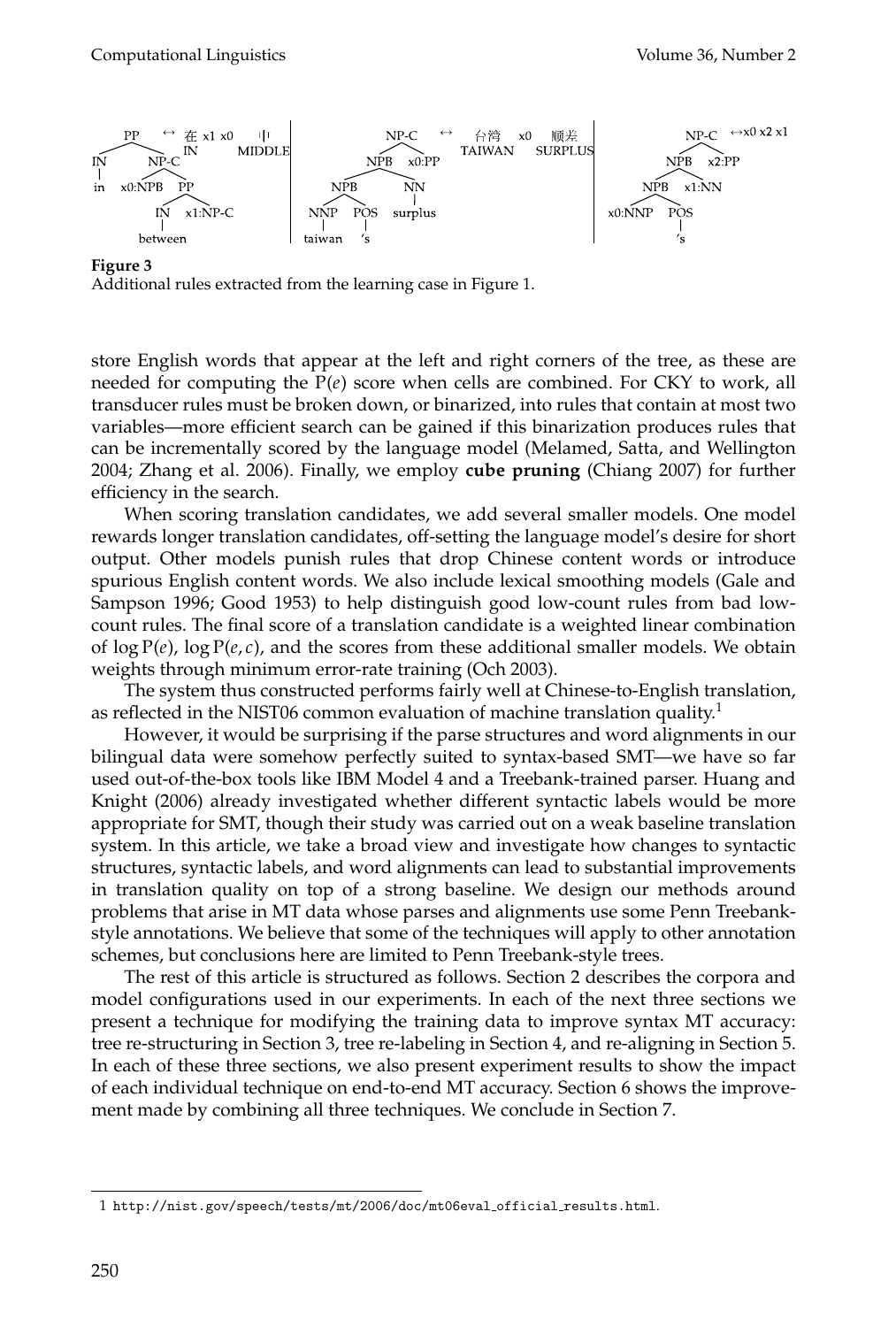# **2. Corpora for Experiments**

For our experiments, we use a 245 million word Chinese/English bitext, available from LDC. A re-implementation of the Collins (1997) parser runs on the English half of the bitext to produce parse trees, and GIZA runs on the entire bitext to produce M4 word alignments. We extract a subset of 36 million words from the entire bitext, by selecting only sentences in the mainland news domain. We extract translation rules from these selected 36 million words. Experiments show that our Chinese/English syntax MT systems built from this selected bitext give as high BLEU scores as from the entire bitext.

Our development set consists of 1,453 lines and is extracted from the NIST02– NIST05 evaluation sets, for tuning of feature weights. The development set is from the newswire domain, and we chose it to represent a wide period of time rather than a single year. We use the NIST08 evaluation set as our test set. Because the NIST08 evaluation set is a mix of newswire text and Web text, we also report the BLEU scores on the newswire portion.

We use two 5-gram language models. One is trained on the English half of the bitext. The other is trained on one billion words of monolingual data. Kneser–Ney smoothing (Kneser and Ney 1995) is applied to both language models. Language models are represented using randomized data structures similar to those of Talbot and Osborne (2007) in decoding for efficient RAM usage.

To test the significance of improvements over the baseline, we compute paired bootstrap p-values (Koehn 2004) for BLEU between the baseline system and each improved system.

### **3. Re-structuring Trees for Training**

Our translation system is trained on Chinese/English data, where the English side has been automatically parsed into Penn Treebank-style trees. One striking fact about these trees is that they contain many flat structures. For example, base noun phrases frequently have five or more direct children. It is well known in monolingual parsing research that these flat structures cause problems. Although thousands of rewrite rules can be learned from the Penn Treebank, these rules still do not cover the new rewrites observed in held-out test data. For this reason, and to extract more general knowledge, many monolingual parsing models are **markovized** so that they can produce flat structures incrementally and horizontally (Collins 1997; Charniak 2000). Other parsing systems binarize the training trees in a pre-processing step, then learn to model the binarized corpus (Petrov et al. 2006); after parsing, their results are flattened back in a post-processing step. In addition, Johnson (1998b) shows that different types of tree structuring (e.g., the Chomsky adjunction representation vs. the Penn Treebank II representation) can have a large effect on the parsing performance of a PCFG estimated from these trees.

We find that flat structures are also problematic for syntax-based machine translation. The rules we learn from tree/string/alignment triples often lack sufficient generalization power. For example, consider the training samples in Figure 4. We should be able to learn enough from these two samples to translate the new phrase

维克托-切尔诺梅尔金 和 他的 同僚 *VIKTOR CHERNOMYRDIN AND HIS COLLEAGUE* into its English equivalent *victor chernomyrdin and his colleagues*.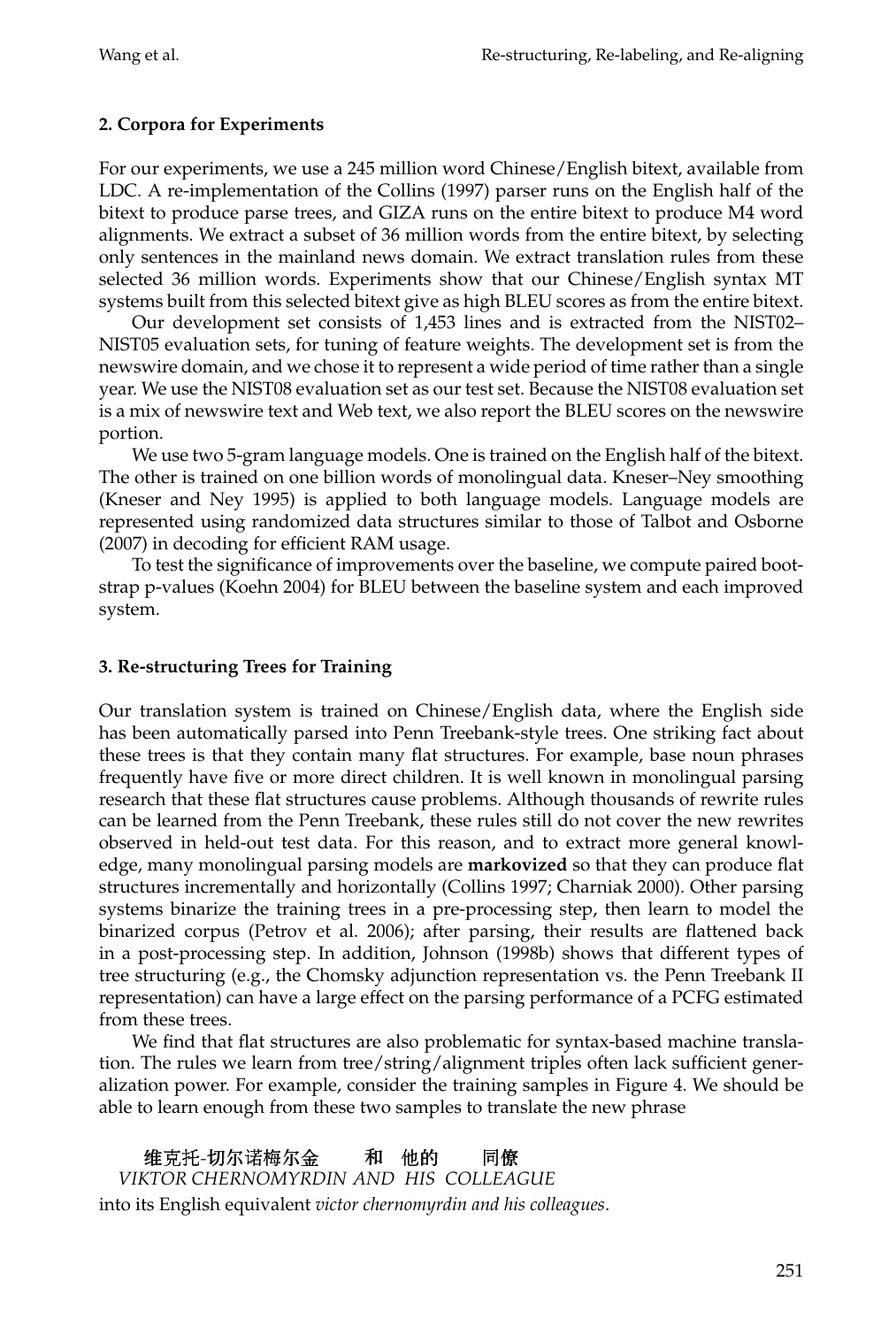

#### **Figure 4**

Learning translation rules from flat English structures.

However, the learned rules R12 and R13 do not fit together nicely. R12 can translate .W-#L into an English base noun phrase (NPB) that includes *viktor chernomyrdin*, but only if it is preceded by words that translate into an English JJ and an English NNP. Likewise, R13 can translate 和 他的 同僚 into an NPB that includes *and his colleagues*, but only if preceded by two NNPs. Both rules want to create an NPB, and neither can supply the other with what it needs.

If we re-structure the training trees as shown in Figure 5, we get much better behavior. Now rule R14 translates 维克托-切尔诺梅尔金 into a free-standing NPB. This gives rule R15 the ability to translate 和 他的 同僚, because it finds the necessary gives rule R15 the ability to translate 和 他的 NPB to its left.

Here, we are re-structuring the trees in our MT training data by **binarizing** them. This allows us to extract better translation rules, though of course an extracted rule may have more than two variables. Whether the rules themselves should be binarized is a separate question, addressed in Melamed, Satta, and Wellington (2004) and Zhang et al. (2006). One can decide to re-structure training data trees, binarize translation rules, or do both, or do neither. Here we focus on English tree re-structuring.

In this section, we explore the generalization ability of simple re-structuring methods like left-, right-, and head-binarization, and also their combinations. Simple binarization methods binarize syntax trees in a consistent fashion (left-, right-, or head-) and thus cannot guarantee that all the substructures can be factored out. For example, consistent right binarization of the training examples in Figure 4 makes available R14, but misses R15. We therefore also introduce a **parallel re-structuring** method in which we binarize both to the left and right at the same time, resulting in a binarization forest. We employ the EM algorithm (Dempster, Laird, and Rubin 1977) to learn the binarization bias for each tree node in the corpus from the parallel alternatives.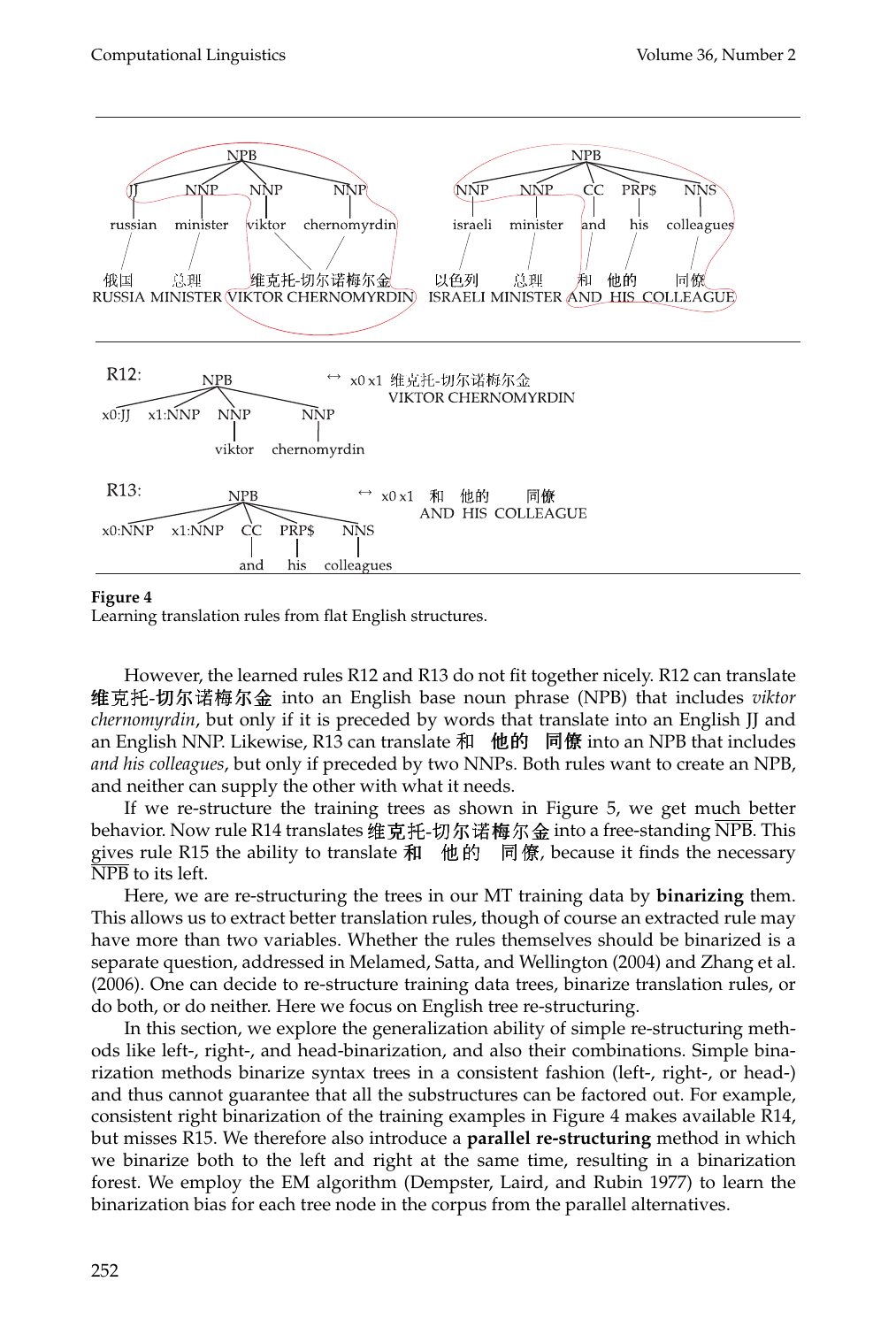

#### **Figure 5** Learning translation rules from binarized English structures.

### **3.1 Some Concepts**

We now explain some concepts to facilitate the descriptions of the re-structuring methods. We train our translation model on **alignment graphs** (Galley et al. 2004). An alignment graph is a tuple of a source-language sentence **f**, a target-language parse tree that yields **e** and translates from **f**, and the word alignments **a** between **e** and **f**. The graphs in Figures 1, 4, and 5 are examples of alignment graphs.

In the alignment graph, a node in the parse tree is called **admissible** if rules can be extracted from it. We can extract rules from a node if and only if the yield of the tree node is consistent with the word alignments—the **f** string covered by the node is contiguous but not empty, and the **f** string does not align to any **e** string that is not covered by the node. An admissible tree node is one where rules overlap. Figure 6 shows different binarizations of the left tree in Figure 4. In this figure, the NPB node in tree (1) is not admissible because the **f** string, V-C, that the node covers also aligns to  $NNP_3$ , which is not covered by the  $\overline{\text{NPB}}$ . Node  $\overline{\text{NPB}}$  in tree (2), on the other hand, is admissible.

A set of sibling tree nodes is called **factorizable** if we can form an admissible new node dominating them. In Figure 6, sibling nodes  $NNP_1$ ,  $NNP_2$ , and  $NNP_3$  are factorizable because we can factorize them out and form a new node NPB, resulting in tree (2). Sibling tree nodes  $JJ$ ,  $NNP_1$ , and  $NNP_2$  are not factorizable. Not all sibling nodes are factorizable, so not all sub-phrases can be acquired and syntactified. Our main purpose is to re-structure parse trees by factorization such that syntactified sub-phrases can be employed in translation.

With these concepts defined, we now present the re-structuring methods.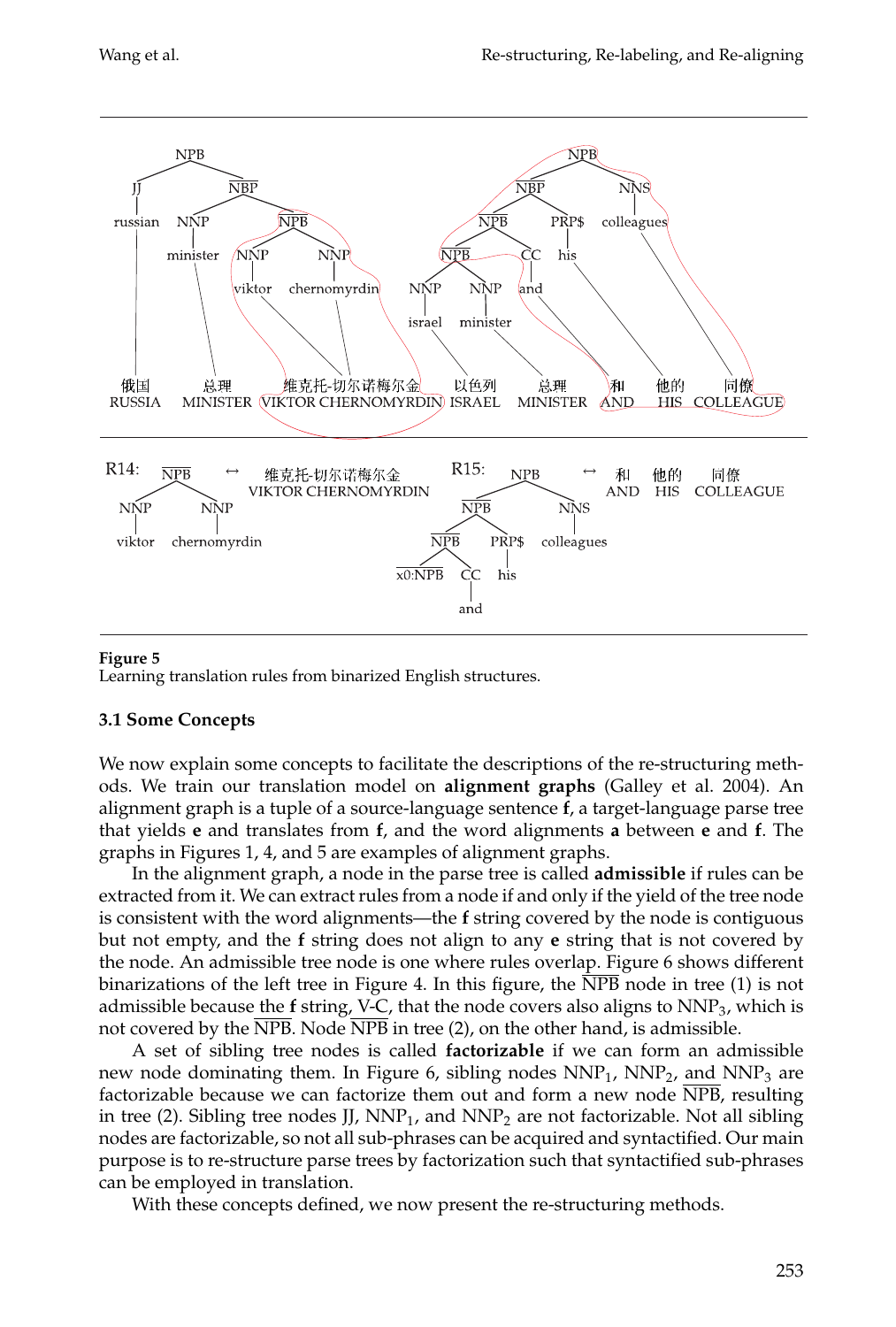

#### **Figure 6**

Left, right, and head binarizations on the left tree in Figure 4. Tree leaves of nodes  $JI$  and  $NNP<sub>1</sub>$ are omitted for convenience. Heads are marked with  $*$ . New nonterminals introduced by binarization are denoted by X-bars.

### **3.2 Binarizing Syntax Trees**

We re-structure parse trees by binarizing the trees. We are going to binarize a tree node *n* that dominates *r* children  $n_1$ , ...,  $n_r$ . Binarization is performed by introducing new tree nodes to dominate a subset of the children nodes. We allow ourselves to form only one new node at a time to avoid over-generalization. Because labeling is not the concern of this section, we re-label the newly formed nodes as  $\overline{n}$ .

*3.2.1 Simple Binarization Methods.* The **left binarization** of node *n* (e.g., the NPB in tree (1) of Figure 6) factorizes the leftmost  $r - 1$  children by forming a new node  $\bar{n}$  (i.e., the  $\overline{\text{NPB}}$  in tree (1)) to dominate them, leaving the last child  $n_r$  untouched; and then makes the new node  $\bar{n}$  the left child of  $n$ . The method then recursively left-binarizes the newly formed node  $\overline{n}$  until two leaves are reached. We left-binarize the left tree in Figure 4 into Figure 6 (1).

The **right binarization** of node *n* factorizes the rightmost *r* − 1 children by forming a new node  $\bar{n}$  (i.e., the NPB in tree (2)) to dominate them, leaving the first child  $n_1$ untouched; and then makes the new node  $\bar{n}$  the right child of *n*. The method then recursively right-binarizes the newly formed node  $\bar{n}$ . For instance, we right-binarize the left tree in Figure 4 into Figure 6 (2) and then into Figure 6 (6).

The **head binarization** of node *n* left-binarizes *n* if the head is the first child; otherwise, it right-binarizes *n*. We prefer right-binarization to left-binarization when both are applicable under the head restriction because our initial motivation was to generalize the NPB-rooted translation rules. As we show in experiments, binarization of other types of phrases contributes to translation accuracy as well.

Any of these simple binarization methods is easy to implement, but each in itself is incapable of giving us all the factorizable sub-phrases. Binarizing all the way to the left, for example, from unbinarized tree to tree (1) and to tree (3) in Figure 6, does not enable us to acquire a substructure that yields  $NNP_2$ ,  $NNP_3$ , and their translational equivalences. To obtain more factorizable sub-phrases, we need to **parallel-binarize** in both directions.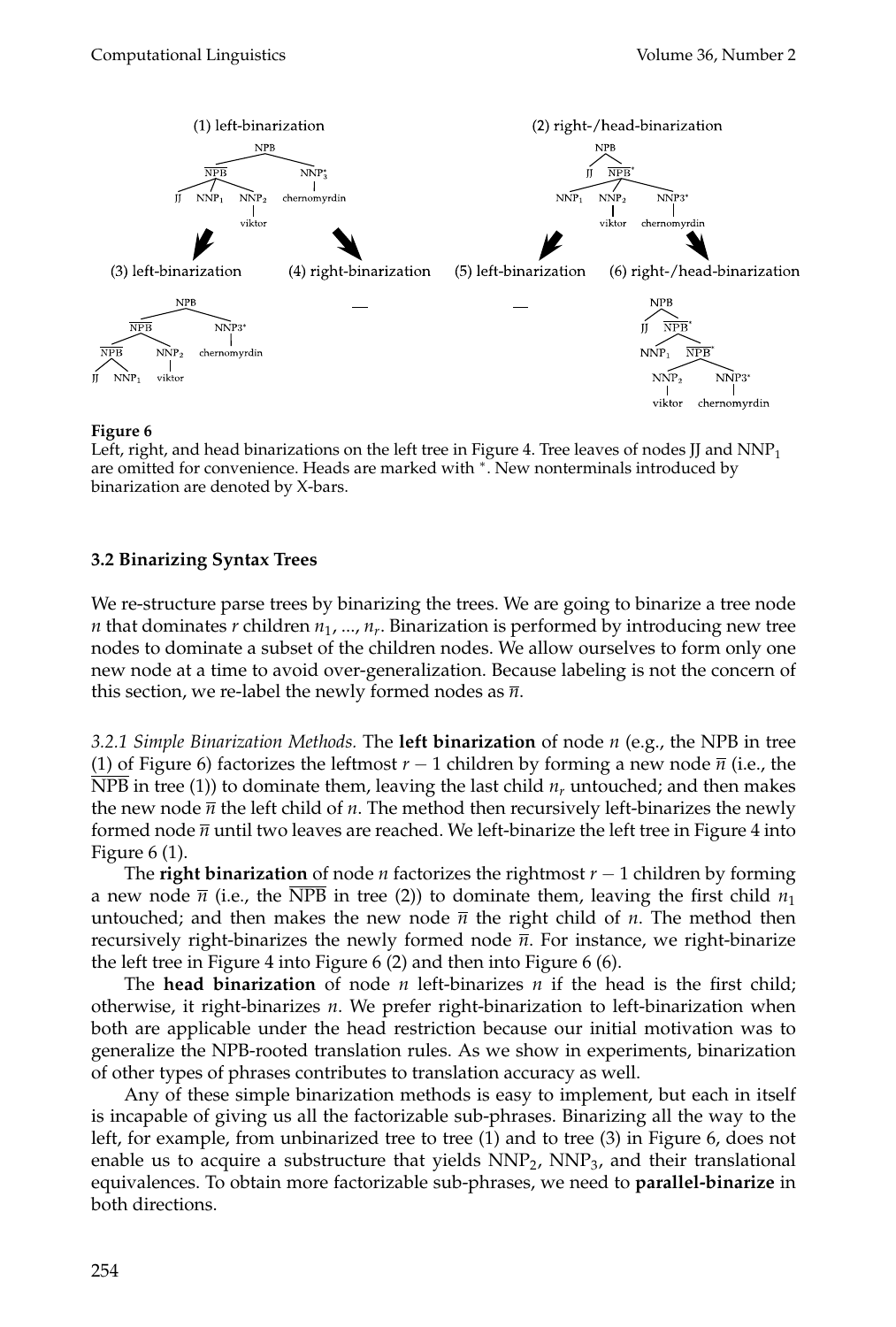

#### **Figure 7**

Packed forest obtained by packing trees (3) and (6) in Figure 6.

*3.2.2 Parallel Binarization.* Simple binarizations transform a parse tree into another single parse tree. Parallel binarization transforms a parse tree into a binarization forest, packed to enable dynamic programming when we extract translation rules from it.

Borrowing terms from parsing semirings (Goodman 1999), a packed forest is composed of additive forest nodes (⊕-nodes) and multiplicative forest nodes (⊗-nodes). In the binarization forest, a ⊗-node corresponds to a tree node in the unbinarized tree or a new tree node introduced during tree binarization; and this ⊗-node composes several ⊕-nodes, forming a one-level substructure that is observed in the unbinarized tree or in one of its binarized tree. A  $\oplus$ -node corresponds to alternative ways of binarizing the same tree node and it contains one or more ⊗-nodes. The same ⊕-node can appear in more than one place in the packed forest, enabling sharing. Figure 7 shows a packed forest obtained by packing trees (3) and (6) in Figure 6 via the following tree parallel binarization algorithm.

We use a memoization procedure to recursively parallel-binarize a parse tree. To parallel-binarize a tree node *n* that has children  $n_1, ..., n_r$ , we employ the following steps:

- If  $r \leq 2$ , parallel-binarize tree nodes  $n_1$ , ...,  $n_r$ , producing binarization ⊕-nodes ⊕(*n*1), ..., ⊕(*nr*), respectively. Construct node ⊗(*n*) as the parent of ⊕( $n_1$ ), ..., ⊕( $n_r$ ). Construct an additive node ⊕( $n$ ) as the parent of ⊗( $n$ ). Otherwise, execute the following steps.
- Right-binarize *n*, if any contiguous<sup>2</sup> subset of children  $n_2, ..., n_r$  is factorizable, by introducing an intermediate tree node labeled as  $\bar{n}$ . We recursively parallel-binarize  $\bar{n}$  to generate a binarization forest node  $\oplus(\bar{n})$ . We also recursively parallel-binarize  $n_1$ , forming a binarization forest node ⊕( $n_1$ ). We form a multiplicative forest node  $\otimes_R$  as the parent of  $\oplus$ (*n*<sub>1</sub>) and  $\oplus$ (*n*<sup>7</sup>).
- Left-binarize *n* if any contiguous subset of *n*1, ..., *nr*<sup>−</sup><sup>1</sup> is factorizable and if this subset contains  $n_1$ . Similar to the previous right-binarization, we introduce an intermediate tree node labeled as  $\overline{n}$ , recursively parallel-binarize  $\bar{n}$  to generate a binarization forest node  $\oplus(\bar{n})$ , recursively

<sup>2</sup> For practical purposes we factorize only subsets that cover contiguous spans to avoid introducing discontiguous constituents. In principle, the algorithm works fine without this condition.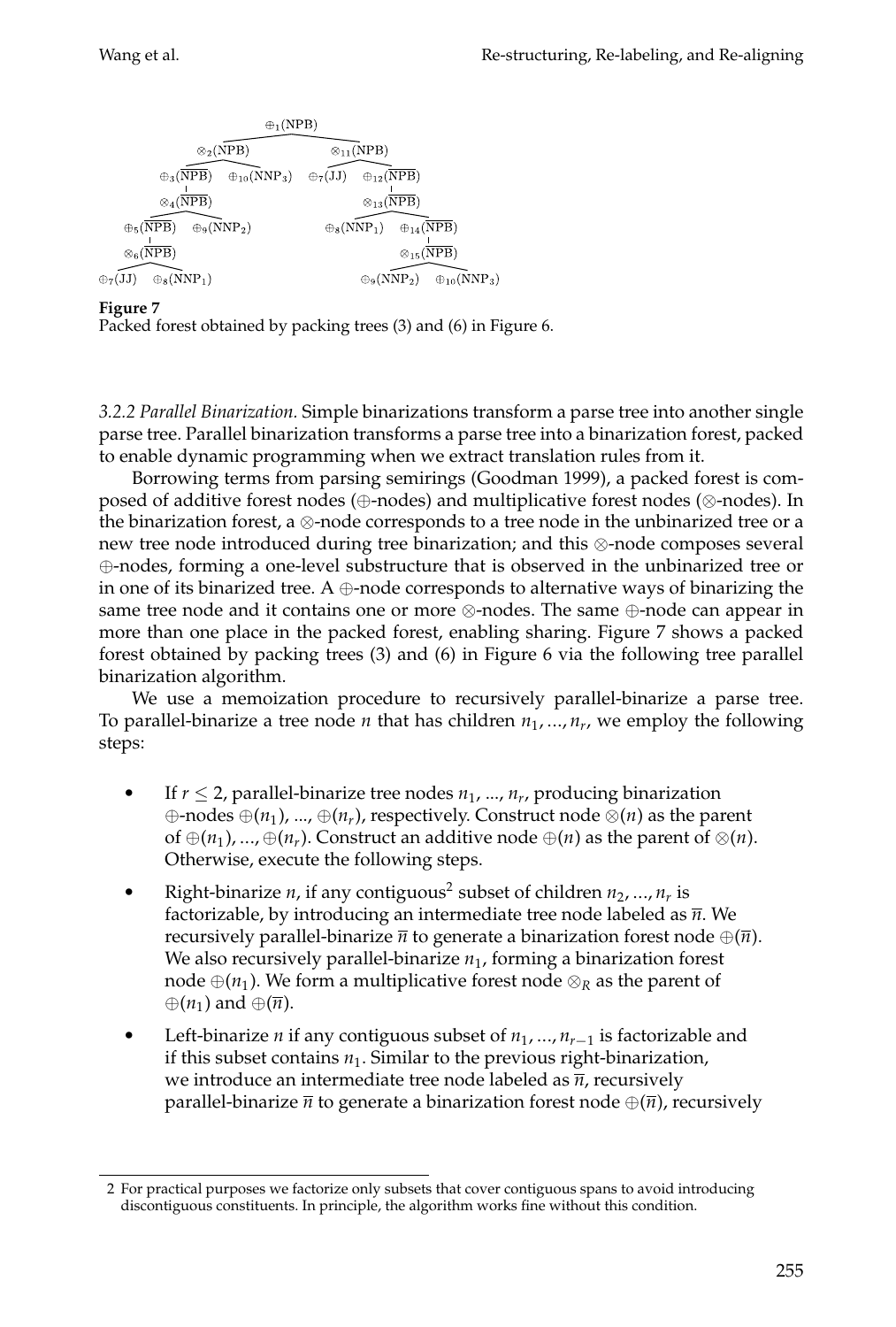parallel-binarize  $n_r$  to generate a binarization forest node  $\oplus$ ( $n_r$ ), and then form a multiplicative forest node  $\otimes_L$  as the parent of  $\oplus(\overline{n})$  and  $\oplus(n_r)$ .

Form an additive node  $\bigoplus$ (*n*) as the parent of the two already formed multiplicative nodes  $\otimes_L$  and  $\otimes_R$ .

The (left and right) binarization conditions consider any subset to enable the factorization of small constituents. For example, in the left tree of Figure 4, although the  $JJ$ , NNP<sub>1</sub>, and NNP<sub>2</sub> children of the NPB are not factorizable, the subset  $JJ$  NNP<sub>1</sub> is factorizable. The binarization from this tree to the tree in Figure 6 (1) serves as a relaying step for us to factorize JJ and NNP<sub>1</sub> in the tree in Figure 6 (3). The left-binarization condition is stricter than the right-binarization condition to avoid spurious binarization, that is, to avoid the same subconstituent being reached via both binarizations.

In parallel binarization, nodes are not always binarizable in both directions. For example, we do not need to right-binarize tree (2) because  $NNP_2$  and  $NNP_3$  are not factorizable, and thus cannot be used to form sub-phrases. It is still possible to rightbinarize tree (2) without affecting the correctness of the parallel binarization algorithm, but that will spuriously increase the branching factor of the search for the rule extraction, because we will have to expand more tree nodes.

A special version of parallel binarization is the **parallel head binarization**, where both the left and the right binarization must respect the head propagation property at the same time. Parallel head binarization guarantees that new nodes introduced by binarization always contain the head constituent, which will become convenient when head-driven syntax-based language models are integrated into a bottom-up decoding search by intersecting with the trees inferred from the translation model.

Our re-structuring of MT training trees is realized by tree binarization, but this does not mean that our re-structuring method can factor out phrases covered only by two (binary) constituents. In fact, a nice property of parallel binarization is that for any factorizable substructure in the unbinarized tree, we can always find a corresponding admissible ⊕-node in the parallel-binarized packed forest, and thus we can always extract that phrase. A leftmost substructure like the lowest NPB-subtree in tree (3) of Figure 6 can be made factorizable by several successive left binarizations, resulting in the  $\bigoplus_5$ (NPB)-node in the packed forest in Figure 7. A substructure in the middle can be factorized by the composition of several left- and right-binarizations. Therefore, after a tree is parallel-binarized, to make the sub-phrases available to the MT system, all we need to do is to extract rules from the admissible nodes in the packed forest. Rules that can be extracted from the original unrestructured tree can be extracted from the packed forest as well.

Parallel binarization results in parse forests. Thus translation rules need to be extracted from training data consisting of (e-forest, **f**, **a**)-tuples.

### **3.3 Extracting Translation Rules from (e-forest, f, a)-tuples**

Our algorithm to extract rules from (e-forest, **f**, **a**)-tuples is a natural generalization of the (e-parse, **f**, **a**)-based rule extraction algorithm in Galley et al. (2006). A similar problem is also elegantly addressed in Mi and Huang (2008) in detail. The forest-based rule extraction algorithm takes as input a (e-forest, **f**, **a**)-triple, and outputs a derivation forest (Galley et al. 2006), which consists of overlapping translation rules. The algorithm recursively traverses the e-forest top–down, extracts rules only at admissible e-forest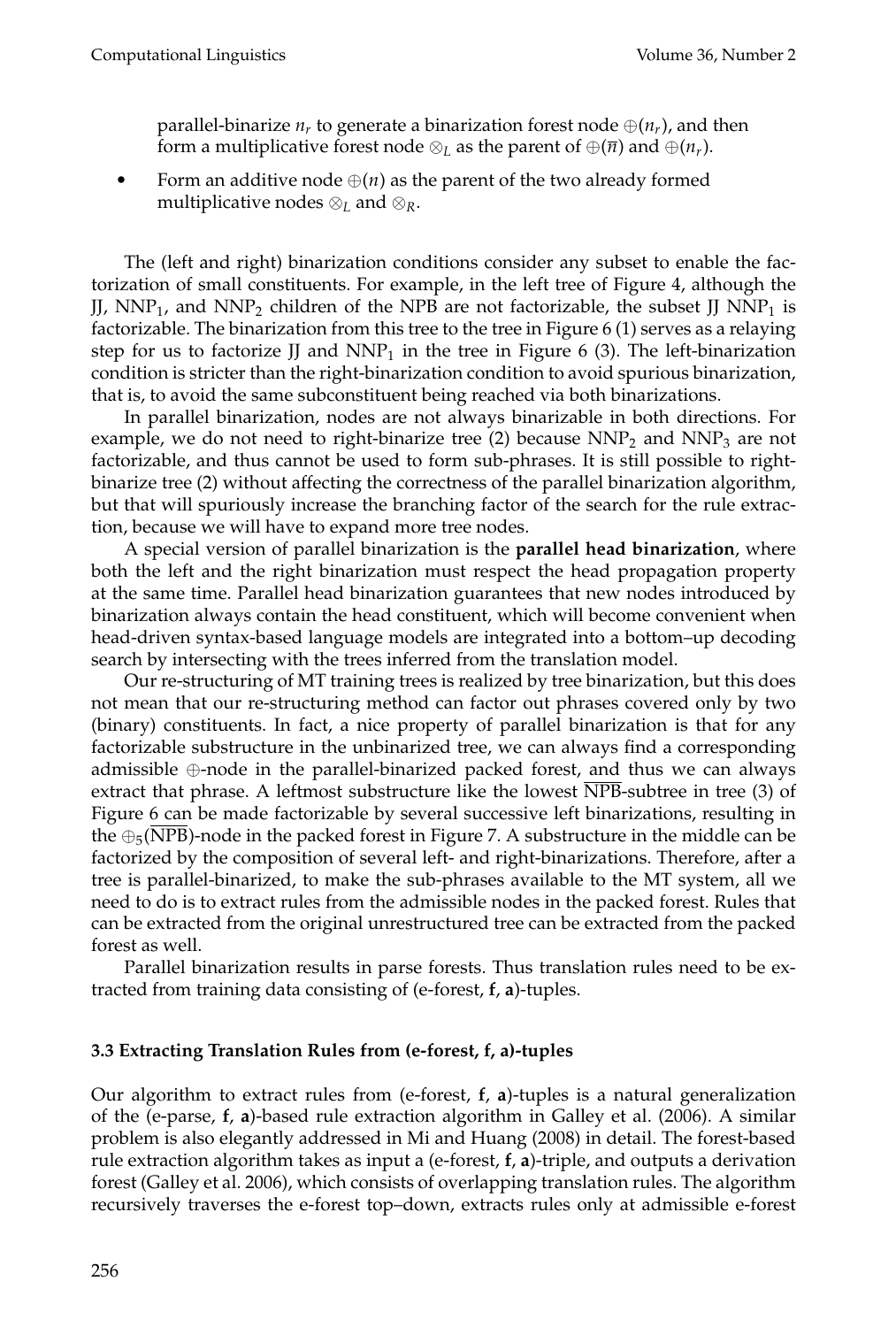nodes, and transforms e-forest nodes into synchronous derivation-forest nodes via the following two procedures, depending on which condition is met.

• Condition 1: If we reach an additive e-forest node, for each of its children, which are multiplicative e-forest nodes, we go to condition 2 to recursively extract rules from it to obtain a set of multiplicative derivation-forest nodes, respectively. We form an additive derivation-forest node, and take these newly produced multiplicative derivation-forest nodes (by going to condition 2) as children. After this, we return the additive derivation-forest node. For instance, at node  $\bigoplus_1(NPB)$  in Figure 7, for each of its children, e-forest nodes  $\otimes_2(NPB)$  and  $\otimes_{11}(NPB)$ , we go to condition 2 to extract rules on it,

to form multiplicative derivation forest nodes,  $\otimes$ (R16) and  $\otimes$ (R17) in Figure 8.

 Condition 2: If we reach a multiplicative e-forest node, we extract a set of rules rooted at it using the procedure in Galley et al. (2006); and for each rule, we form a multiplicative derivation-forest node, and go to condition 1 to form the additive derivation-forest nodes for the additive frontier e-forest nodes of the newly extracted rule, and then make these additive derivation-forest nodes the children of the multiplicative derivation-forest node. After this, we return a set of multiplicative derivation-forest nodes, each corresponding to one rule extracted from the multiplicative e-forest node we just reached.



### **Figure 8**

A synchronous derivation forest built from a (e-forest, **f**, **a**) triple. The e-forest is shown in Figure 7.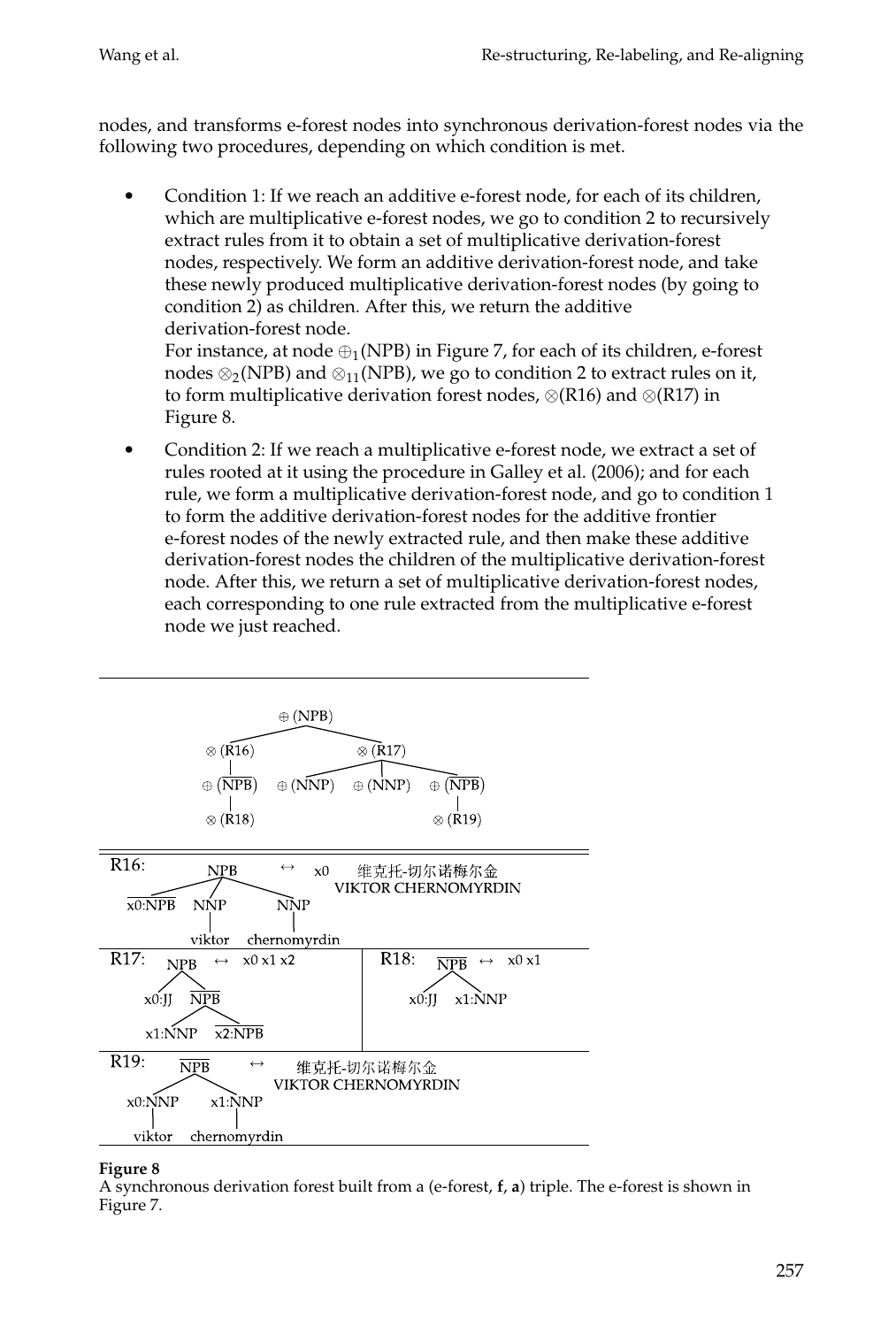For example, at node  $\otimes_{11}$ (NPB) in Figure 7, we extract a rule from it and form derivation-forest node  $\otimes$ (R17) in Figure 8. We then go to condition 1 to obtain, for each of the additive frontier e-forest nodes (in Figure 7) of this rule, a derivation-forest node, namely,  $\oplus$ (NNP),  $\oplus$ (NNP), and  $\oplus$ (NPB) in Figure 8. We make these derivation-forest ⊕-nodes the children of derivation-forest node ⊗(R17).

This procedure transforms the packed e-forest in Figure 7 into a packed synchronous derivation in Figure 8. This algorithm is an extension of the extraction algorithm in Galley et al. (2006), in the sense that we have an extra condition (1) to relay rule extraction on additive e-forest nodes.

The forest-based rule extraction algorithm produces much larger grammars than the tree-based one, making it difficult to scale to very large training data. From a 50M-word Chinese-to-English parallel corpus, we can extract more than 300 million translation rules, while the tree-based rule extraction algorithm gives approximately 100 million. However, the restructured trees from the simple binarization methods are not guaranteed to give the best trees for syntax-based machine translation. What we desire is a binarization method that still produces single parse trees, but is able to mix left binarization and right binarization in the same tree. In the following, we use the EM algorithm to learn the desirable binarization on the forest of binarization alternatives proposed by the parallel binarization algorithm.

### **3.4 Learning How to Binarize Via the EM Algorithm**

The basic idea of applying the EM algorithm to choose a re-structuring is as follows. We perform a set {β} of binarization operations on a parse tree  $\tau$ . Each binarization β is the sequence of binarizations on the necessary (i.e., factorizable) nodes in  $\tau$  in pre-order. Each binarization β results in a restructured tree  $\tau_\beta$ . We extract rules from ( $\tau_\beta$ , **f**, **a**), generating a translation model consisting of parameters (i.e., rule probabilities) θ. Our aim is to first obtain the rule probabilities that are the maximum likelihood estimate of the training tuples, and then produce the Viterbi binarization tree for each training tuple.

The probability  $P(\tau_{\beta}, \mathbf{f}, \mathbf{a})$  of a ( $\tau_{\beta}$ , **f**, **a**)-tuple is what the basic syntax-based translation model is concerned with. It can be further computed by aggregating the rule probabilities  $P(r)$  in each derivation  $\omega$  in the set of all derivations  $\Omega$  (Galley et al. 2004). That is,

$$
P(\tau_{\beta}, \mathbf{f}, \mathbf{a}) = \sum_{\omega \in \Omega} \prod_{r \in \omega} P(r) \tag{1}
$$

The rule probabilities are estimated by the inside–outside algorithm (Lari and Young 1990; Knight, Graehl, and May 2008), which needs to run on derivation forests. Our previous sections have already presented algorithms to transform a parse tree into a binarization forest, and then transform the (e-forest, **f**, **a**)-tuples into derivation forests (e.g., Figure 8), on which the inside–outside algorithm can then be applied.

In the derivation forests, an additive node labeled as *A* dominates several multiplicative nodes, each corresponding to a translation rule resulting from either left binarization or right binarization of the original structure. We use rule *r* to either refer to a rule or to a multiplicative node in the derivation forest. We use  $root(r)$  to represent the root label of the rule, and *parent*(*r*) to refer to the additive node that is the parent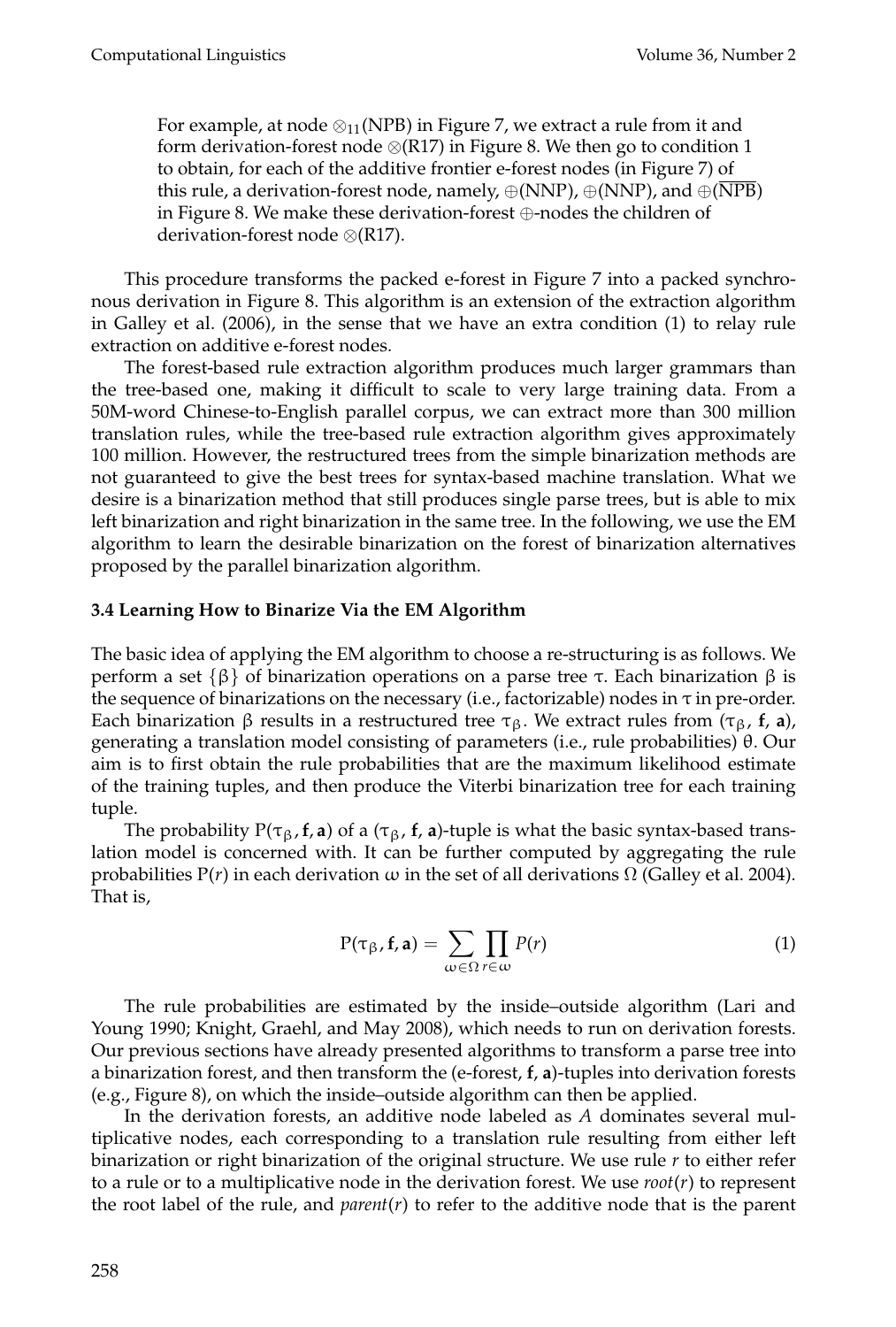of the node corresponding to the *r*. Each rule node (or multiplicative node) dominates several other additive children nodes, and we present the *i th* child node as *child*<sub>*i*</sub>( $r$ ), among the total number of *n* children. For example, in Figure 8, for the rule  $r$ corresponding to the left child of the forest root (labeled as NPB), *parent*(*r*) is NPB, and *child*<sub>1</sub>(NPB) = *r*. Based on these notations, we can compute the inside probability  $\alpha(A)$ of an additive node labeled as *A* and the outside probability β(*B*) of an additive forest node labeled as *B* as follows.

$$
\alpha(A) = \sum_{r \in \{\text{child}(A)\}} P(r) \times \prod_{i=1...n} \alpha(\text{child}_i(r))
$$
\n(2)

$$
\beta(B) = \sum_{r:B \in \{\text{child}(r)\}} \mathrm{P}(r) \times \beta(\text{parent}(r)) \times \prod_{C \in \{\text{child}(r)\}-\{B\}} \alpha(C) \tag{3}
$$

In the expectation step, the contribution of each occurrence of a rule in a derivationforest to the total expected count of that rule is computed as

$$
\beta(parent(r)) \times P(r) \times \prod_{i=1...n} \alpha(child_i(r))
$$
\n(4)

In the maximization step, we use the expected counts of rules, #*r*, to update the probabilities of the rules.

$$
P(r) = \frac{\#r}{\sum_{rule\ q:root(q)=root(r)} \#q}
$$
\n(5)

Because it is well known that applying EM with tree fragments of different sizes causes overfitting (Johnson 1998a), and because it is also known that syntax MT models with larger composed rules in the mix significantly outperform rules that minimally explain the training data (minimal rules) in translation accuracy (Galley et al. 2006), we use minimal rules to construct the derivation forests from (e-binarization-forest, **f**, **a**) tuples during running of the EM algorithm, but, after the EM re-structuring is finished, we build the final translation model using composed rules for MT evaluation.

Figure 9 is the actual pipeline that we use for EM binarization. We first generate a packed e-forest via parallel binarization. We then extract minimal translation rules from



#### **Figure 9**

Using the EM algorithm to choose re-structuring.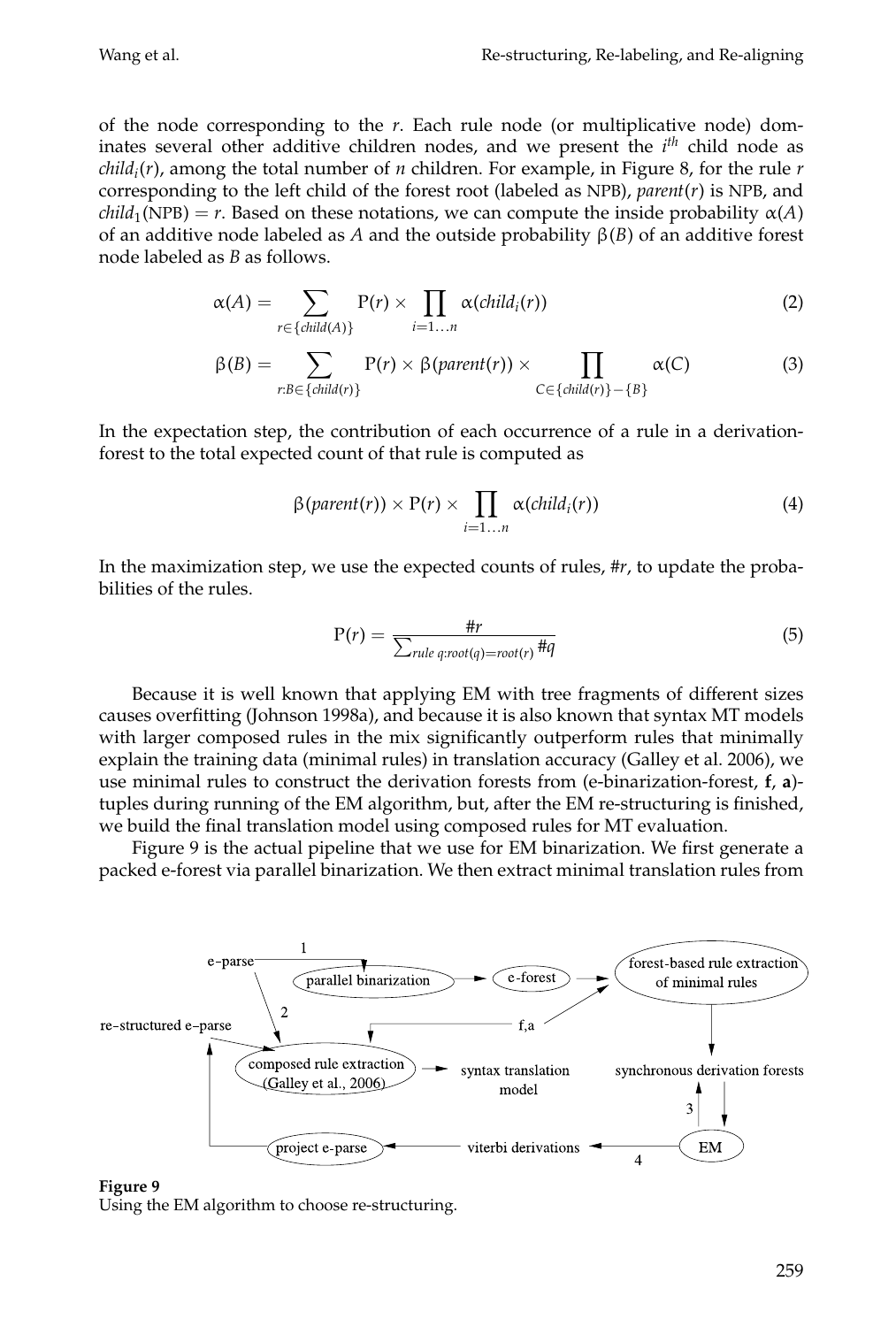the (e-forest, **f**, **a**)-tuples, producing synchronous derivation forests. We run the inside– outside algorithm on the derivation forests until convergence. We obtain the Viterbi derivations and project the English parses from the derivations. Finally, we extract composed rules using Galley et al. (2006)'s (e-tree, **f**, **a**)-based rule extraction algorithm.

When extracting composed rules from (e-parse, f, a)-tuples, we use an "ignoring-*X*node" trick to the rule extraction method in Galley et al. (2006) to avoid breaking the local dependencies captured in complex rules. The trick is that new nodes introduced by binarization are not counted when computing the rule size limit unless they appear as the rule roots. The motivation is that newly introduced nodes break the local dependencies, deepening the parses. In Galley et al., a composed rule is extracted only if the number of internal nodes it contains does not exceed a limit, similar to the phrase length limit in phrase-based systems. This means that rules extracted from the restructured trees will be smaller than those from the unrestructured trees, if the *X* nodes are deleted from the rules. As shown in Galley et al., smaller rules lose context, and thus give lower translation accuracy. Ignoring  $\overline{X}$  nodes when computing the rule sizes preserves the unrestructured rules in the resulting translation model and adds substructures as bonuses.

### **3.5 Experimental Results**

We carried out experiments to evaluate different tree binarization methods in terms of translation accuracy for Chinese-to-English translation. The baseline syntax MT system was trained on the original, non-restructured trees. We also built one MT system by training on left-binarizations of training trees, and another by training on EMbinarizations of training trees.

Table 1 shows the results on end-to-end MT. The bootstrap p-values were computed for the pairwise BLEU comparison between the EM binarization and the baseline. The results show that tree binarization improves MT system accuracy, and that EM binarization outperforms left binarization. The results also show that the EM re-structuring significantly outperforms ( $p < 0.05$ ) the no re-structuring baseline on the NIST08 eval set.

The MT improvement by tree re-structuring is also validated by our previous work (Wang, Knight, and Marcu 2007), in which we reported a 1 BLEU point gain from EM binarization under other training/testing conditions; other simple binarization methods were examined in that work as well, showing that simple binarizations also improve MT accuracy, and that EM binarization consistently outperforms the simple binarization methods.

#### **Table 1**

Translation accuracy versus binarization algorithms. In this and all other tables reporting BLEU performance, statistically significant improvements over the baseline are highlighted.  $p =$  the paired bootstrap p-value computed between each system and the baseline, showing the level at which the two systems are significantly different.

| <b>EXPERIMENT</b>          | NIST08 |                          | NIST08-NW |       |
|----------------------------|--------|--------------------------|-----------|-------|
|                            | BLEU   |                          | BLEU      |       |
| no binarization (baseline) | 29.12  | $\overline{\phantom{a}}$ | 35.33     |       |
| left binarization          | 29.35  | 0.184                    | 35.46     | 0.360 |
| EM binarization            | 29.74  | 0.010                    | 36.12     | 0.016 |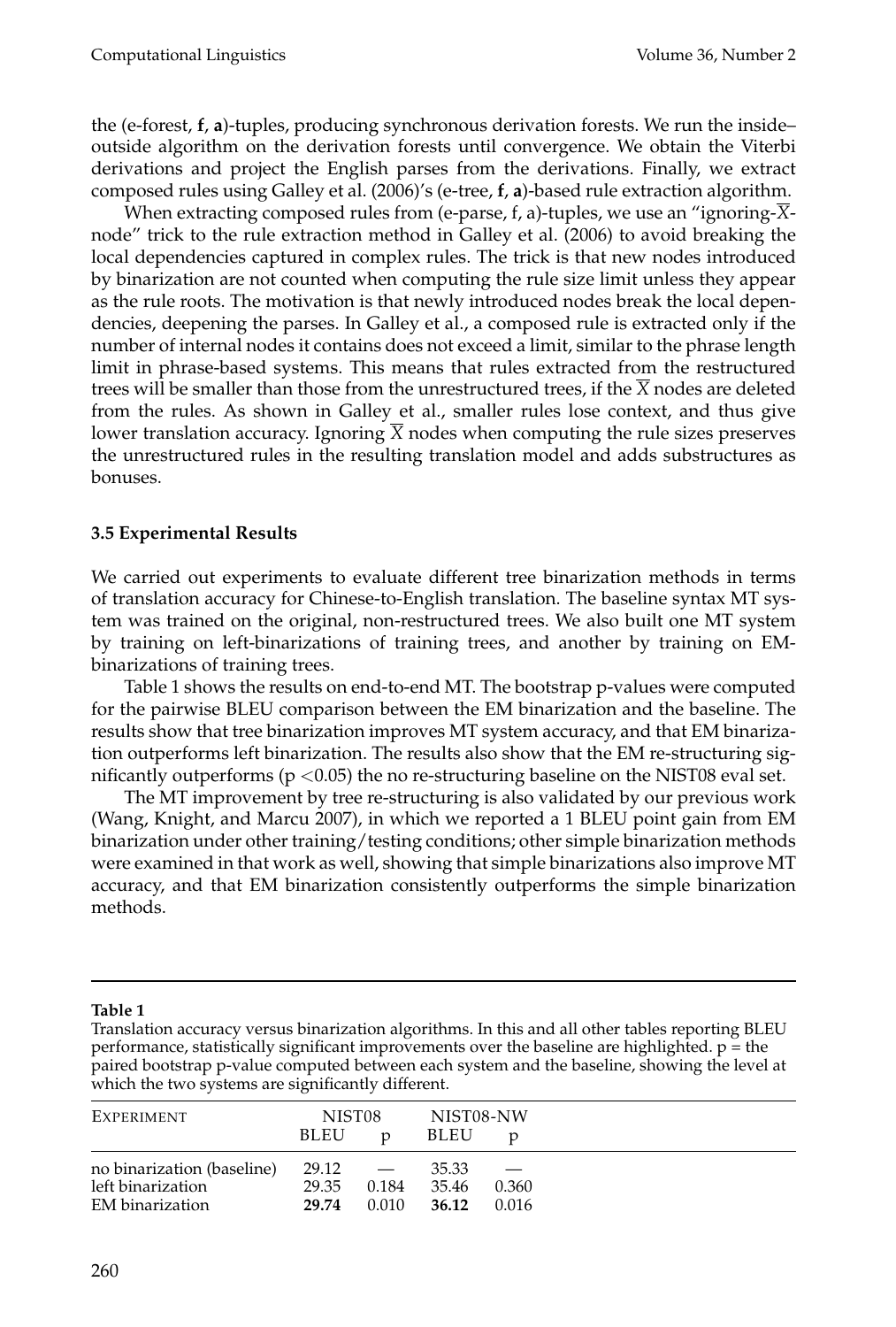| Table 2<br># admissible nodes, # rules versus re-structuring methods. |                                                                  |                        |  |  |  |  |  |  |
|-----------------------------------------------------------------------|------------------------------------------------------------------|------------------------|--|--|--|--|--|--|
|                                                                       | RE-STRUCTURING METHOD $#$ ADMISSIBLE NODES $(M)$ $#$ RULES $(M)$ |                        |  |  |  |  |  |  |
| no binarization<br>left binarization<br>EM binarization               | 13<br>17.2<br>17.4                                               | 76.0<br>153.4<br>154.8 |  |  |  |  |  |  |

### **Table 2**

**Table 3**

We think that these improvements are explained by the fact that tree re-structuring introduces more admissible trees nodes in the training trees and enables the forming of additional rules. As a result, re-structuring produces more rules. Table 2 shows the number of admissible nodes made available by each re-structuring method, as well as by the baseline. Table 2 also shows the sizes of the resulting grammars.

The EM binarization is able to introduce more admissible nodes because it mixes both left and right binarizations in the same tree. We computed the binarization biases learned by the EM algorithm for each nonterminal from the binarization forest of parallel head binarizations of the training trees (Table 3). Of course, the binarization bias chosen by left-/right-binarization methods would be 100% deterministic. One noticeable message from Table 3 is that most of the categories are actually biased toward left-binarization. The reason might be that the head sub-constituents of most English categories tend to be on the left.

Johnson (1998b) argues that the more nodes there are in a treebank, the stronger the independence assumptions implicit in the PCFG model are, and the less accurate the estimated PCFG will usually be—more nodes break more local dependencies. Our experiments, on the other hand, show MT accuracy improvement by introducing more admissible nodes. This initial contradiction actually makes sense. The key is that we use composed rules to build our final MT system and that we introduce the "ignoring-*X*node" trick to preserve the local dependencies. More nodes in training trees weaken the accuracy of a translation model of minimal rules, but boost the accuracy of a translation model of composed rules.

| $\sigma$<br>$\sigma$ |                       |                        |  |  |  |  |  |
|----------------------|-----------------------|------------------------|--|--|--|--|--|
| nonterminal          | left-binarization (%) | right-binarization (%) |  |  |  |  |  |
| NP                   | 98                    |                        |  |  |  |  |  |
| <b>NPB</b>           |                       | 99                     |  |  |  |  |  |
| VP                   | 95                    | 5                      |  |  |  |  |  |
| PP                   | 86                    | 14                     |  |  |  |  |  |
| ADJP                 | 67                    | 33                     |  |  |  |  |  |
| <b>ADVP</b>          | 76                    | 24                     |  |  |  |  |  |
| S                    | 94                    | 6                      |  |  |  |  |  |
| $S-C$                | 17                    | 83                     |  |  |  |  |  |
| <b>SBAR</b>          | 93                    | ⇁                      |  |  |  |  |  |
| QP                   | 89                    | 11                     |  |  |  |  |  |
| <b>WHNP</b>          | 98                    | 2                      |  |  |  |  |  |
| <b>SINV</b>          | 94                    | h                      |  |  |  |  |  |
| CONJP                | 69                    | 31                     |  |  |  |  |  |

Binarization bias learned by the EM re-structuring method on the model 4 word alignments.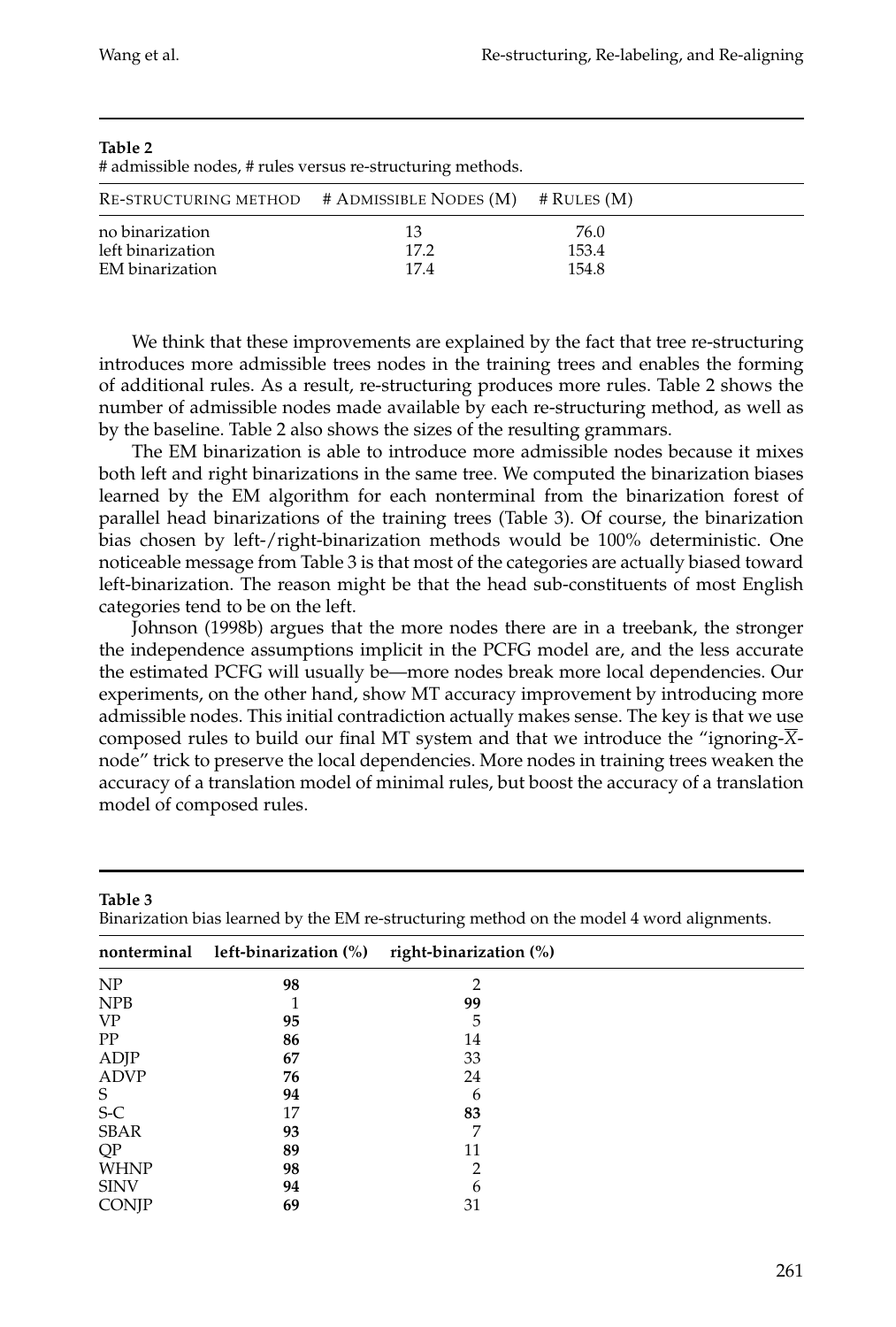### **4. Re-Labeling Trees for Training**

The syntax translation model explains (e-parse,  $f$ , a)-tuples by a series of applications of translation rules. At each derivation step, which rule to apply next depends only on the nonterminal label of the frontier node being expanded. In the Penn Treebank annotation, the nonterminal labels are too coarse to encode enough context information to accurately predict the next translation rule to apply. As a result, using the Penn Treebank annotation can license ill-formed subtrees (Figure 10). This subtree contains an error that induces a VP as an SG-C when the head of the VP is the finite verb *discussed.* The translation error leads to the ungrammatical "*... confirmed discussed ...* ". This translation error occurs due to the fact that there is no distinction between finite VPs and non-finite VPs in Penn Treebank annotation. Monolingual parsing suffers similarly, but to a lesser degree.

Re-structuring of training trees enables the reuse of sub-constituent structures, but further introduces new nonterminals and actually reduces the context for rules, thus making this "coarse nonterminal" problem more severe. In Figure 11, R23 may be extracted from a construct like S(S CC S) via tree binarization, and R24 may be extracted from a construct like S(NP NP-C VP) via tree binarization. Composing R23 and R24 forms the structure in Figure 11(b), which, however, is ill-formed. This wrong structure in Figure 11(b) yields ungrammatical translations like *he likes reading she does not like reading*. Tree binarization enables the reuse of substructures, but causes over-generation of trees at the same time.

We solve the coarse-nonterminal problem by refining/re-labeling the training tree labels. Re-labeling is done by enriching the nonterminal label of each tree node based on its context information.

Re-labeling has already been used in monolingual parsing research to improve parsing accuracy of PCFGs. We are interested in two types of re-labeling methods: Linguistically motivated re-labeling (Klein and Manning 2003; Johnson 1998b) enriches the labels of parser training trees using parent labels, head word tag labels, and/or sibling labels. Automatic category splitting (Petrov et al. 2006) refines a nonterminal



#### **Figure 10**

MT output errors due to coarse Penn Treebank annotations. Oval nodes in (b) are rule overlapping nodes. Subtree (b) is formed by composing the LHSs of R20, R21, and R22.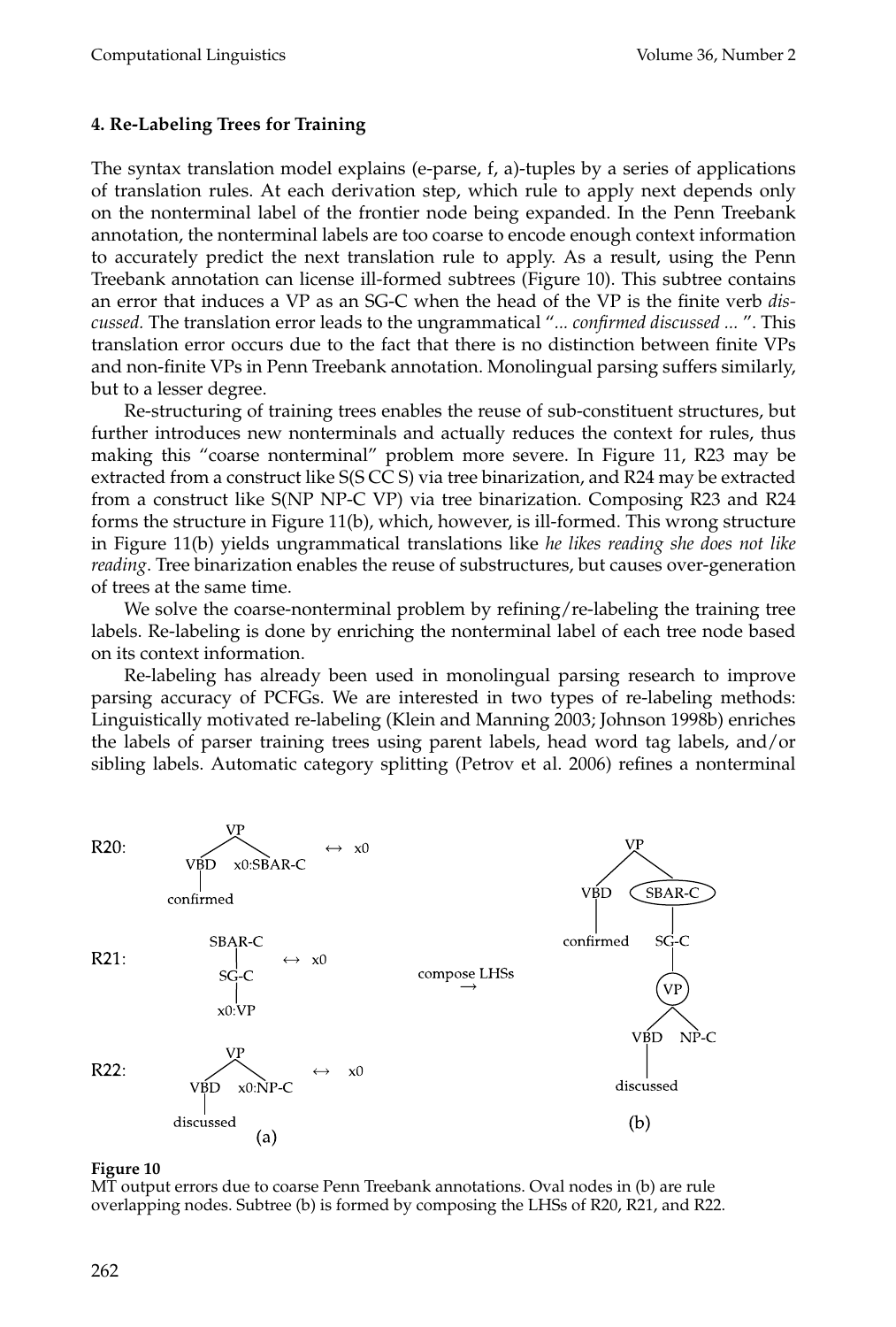

### **Figure 11**

Tree binarization over-generalizes the parse tree. Translation rules R23 and R24 are acquired from binarized training trees, aiming for reuse of substructures. Composing R23 and R24, however, results in an ill-formed tree. The new nonterminal  $\overline{S}$  introduced in tree binarization needs to be refined into different sub-categories to prevent R23 and R24 from being composed. Automatic category splitting can be employed for refining the  $\overline{S}$ .

by classifying the nonterminal into a fine-grained sub-category, and this sub-classing is learned via the EM algorithm. Category splitting is realized by several splitting-andmerging cycles. In each cycle, the nonterminals in the PCFG rules are split by splitting each nonterminal into two. The EM algorithm is employed to estimate the split PCFG on the Penn Treebank training trees. After that, 50% of the new nonterminals are merged based on some loss function, to avoid overfitting.

### **4.1 Linguistic Re-labeling**

In the linguistically motivated approach, we employ the following set of rules to re-label tree nodes. In our MT training data:

- SPLIT-VP: annotates each VP nodes with its head tag, and then merges all finite VP forms to a single VPF.
- SPLIT-IN: annotates each IN node with the combination of IN and its parent node label. IN is frequently overloaded in the Penn Treebank. For instance, its parent can be PP or SBAR.

These two operations re-label the tree in Figure 12(a1) to Figure 12(b1). Example rules extracted from these two trees are shown in Figure 12(a2) and Figure 12(b2), respectively. We apply this re-labeling on the MT training tree nodes, and then acquire rules from these re-labeled trees. We chose to split only these two categories because our syntax MT system tends to frequently make parse errors in these two categories, and because, as shown by Klein and Manning (2003), further refining the VP and IN categories is very effective in improving monolingual parsing accuracy.

This type of re-labeling fixes the parse error in Figure 10. SPLIT-VP transforms the R18 root to VPF, and the R17 frontier node to VP.VBN. Thus R17 and R18 can never be composed, preventing the wrong tree being formed by the translation model.

# **4.2 Statistical Re-labeling**

Our second re-labeling approach is to learn the split categories for the node labels of the training trees via the EM algorithm, as in Petrov et al. (2006). Rather than using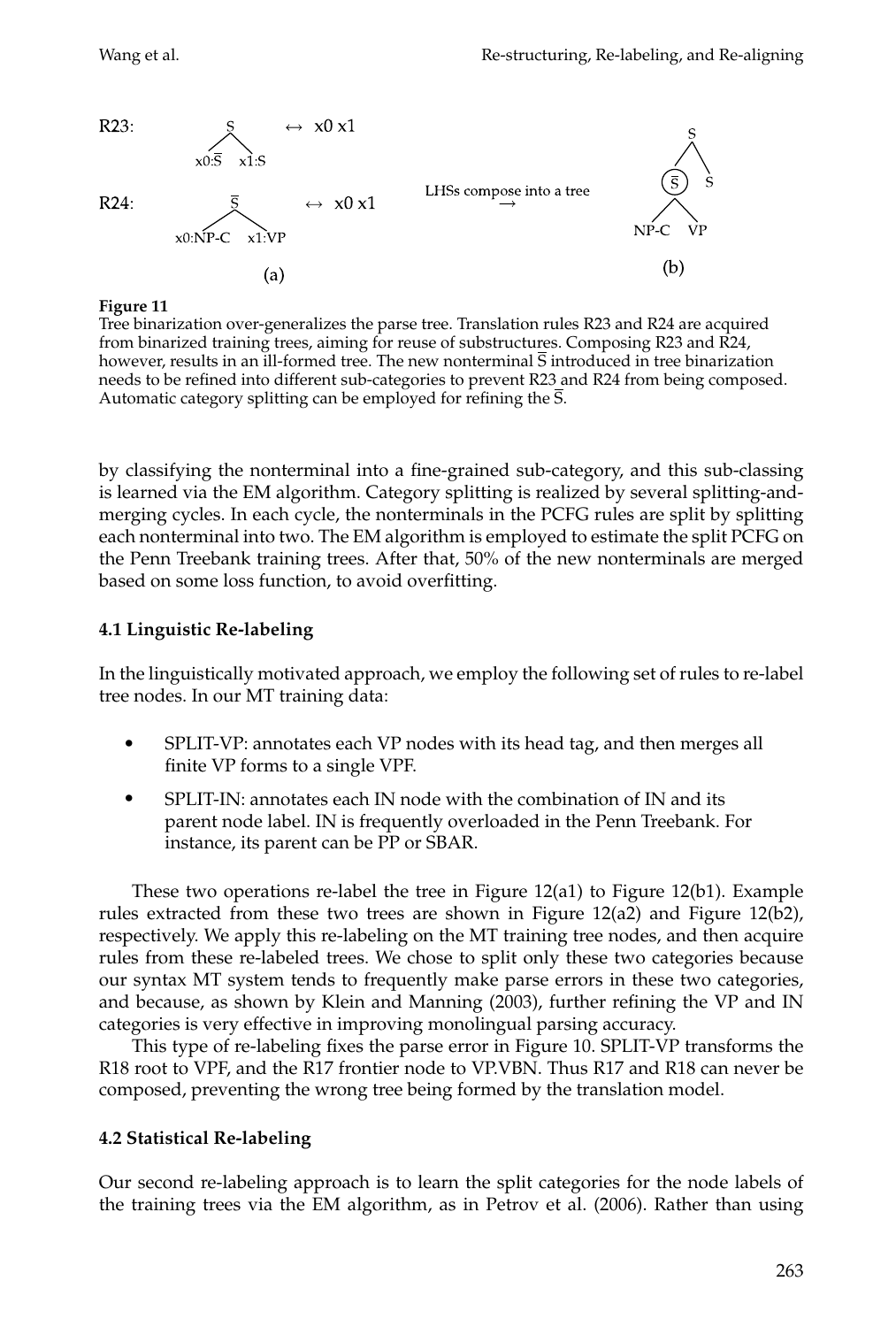

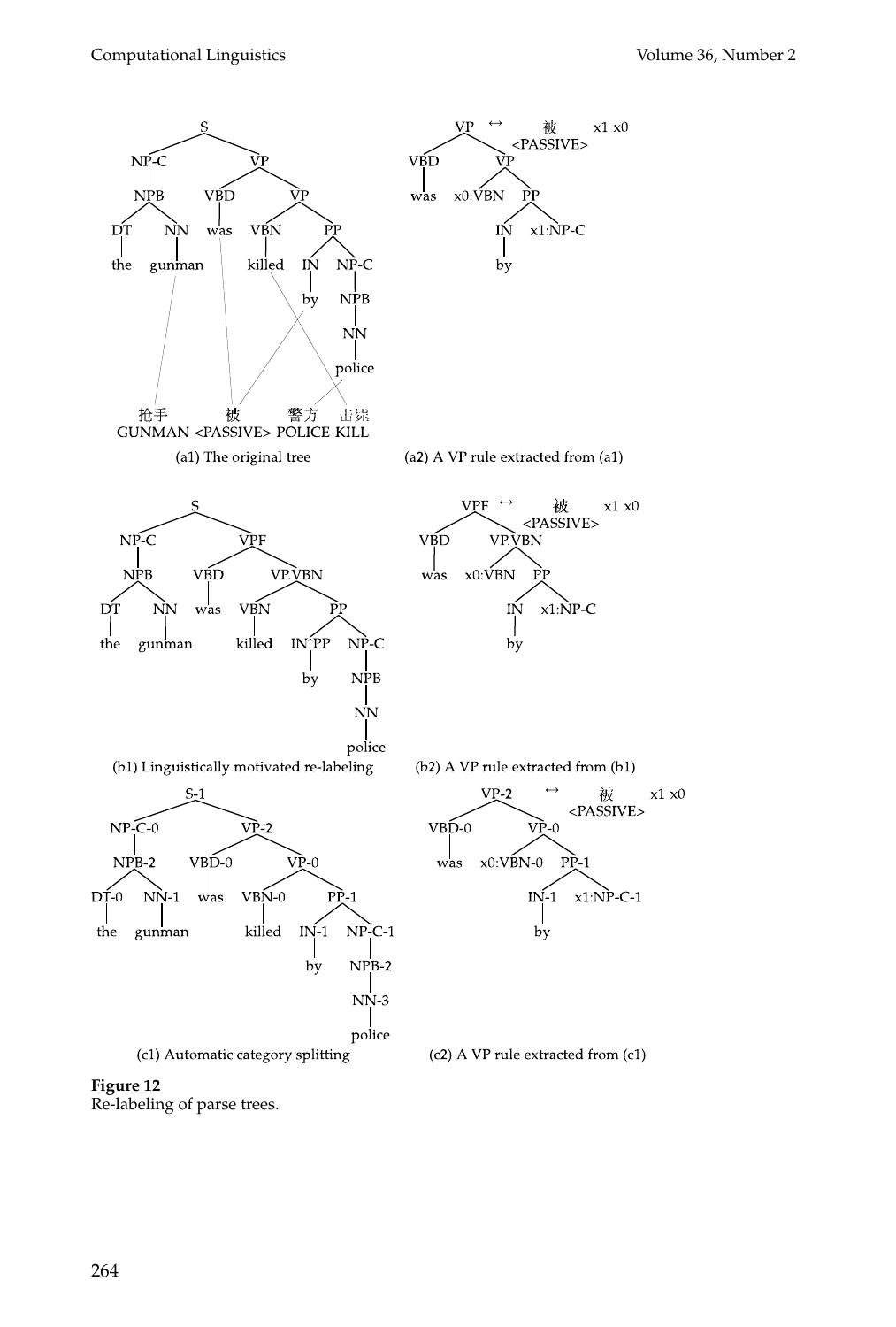their parser to directly produce category-split parse trees for the MT training data, we separate the parsing step and the re-labeling step. The re-labeling method is as follows.

- 1. Run a parser to produce the MT training trees.
- 2. Binarize the MT training trees via the EM binarization algorithm.
- 3. Learn an *n*-way split PCFG from the binarized trees via the algorithm described in Petrov et al. (2006).
- 4. Produce the Viterbi split annotations on the binarized training trees with the learned category-split PCFG.

As we mentioned earlier, tree binarization sometimes makes the decoder overgeneralize the trees in the MT outputs, but we still binarize the training trees before performing category splitting, for two reasons. The first reason is that the improvement on MT accuracy we achieved by tree re-structuring indicates that the benefit we obtained from structure reuse triumphs the problem of tree over-generalization. The second is that carrying out category splitting on unbinarized training trees blows up the grammar—splitting a CFG rule of rank 10 results in  $2^{11}$  split rules. This relabeling procedure tries to achieve further improvement by trying to fix the tree overgeneralization problem of re-structuring while preserving the gain we have already obtained from tree re-structuring.

Figure  $12(c1)$  shows a category-split tree, and Figure  $12(c2)$  shows the minimal xRs rules extracted from the split tree. In Figure  $12(c2)$ , the two VPs (VP-0 and VP-2) now belong to two different categories and cannot be used in the same context.

In this re-labeling procedure, we separate the re-labeling step from the parsing step, rather than using a parser like the one in Petrov et al. (2006) to directly produce categorysplit parse trees on the English corpus. We think that we benefit from this separation in the following ways: First, this gives us the freedom to choose the parser to produce the initial trees. Second, this enables us to train the re-labeler on the domains where the MT system is trained, instead of on the Penn Treebank. Third, this enables us to choose our own tree binarization methods.

Tree re-labeling fragments the translation rules. Each refined rule now fits in fewer contexts than its corresponding coarse rule. Re-labeling, however, does not explode the grammar size, nor does re-labeling deteriorate the reuse of substructures. This is because the re-labeling (whether linguistic or automatic) results in very consistent annotations. Table 4 shows the sizes of the translation grammars from different relabelings of the training trees, as well as that from the unrelabeled ones.

### **Table 4**

Grammar size vs. re-labeling methods. Re-labeling does not explode the grammar size.

| <b>RE-LABELING METHOD</b>            |        | # RULES (M) NONTERMINAL SET SIZE |  |
|--------------------------------------|--------|----------------------------------|--|
| No re-labeling                       | 154.80 | 144                              |  |
| Linguistically motivated re-labeling | 154.97 | 210                              |  |
| 4-way splitting (90% merging)        | 158.89 | 178                              |  |
| 8-way splitting (90% merging)        | 160.62 | 195                              |  |
| 4-way splitting (50% merging)        | 164.15 | 326                              |  |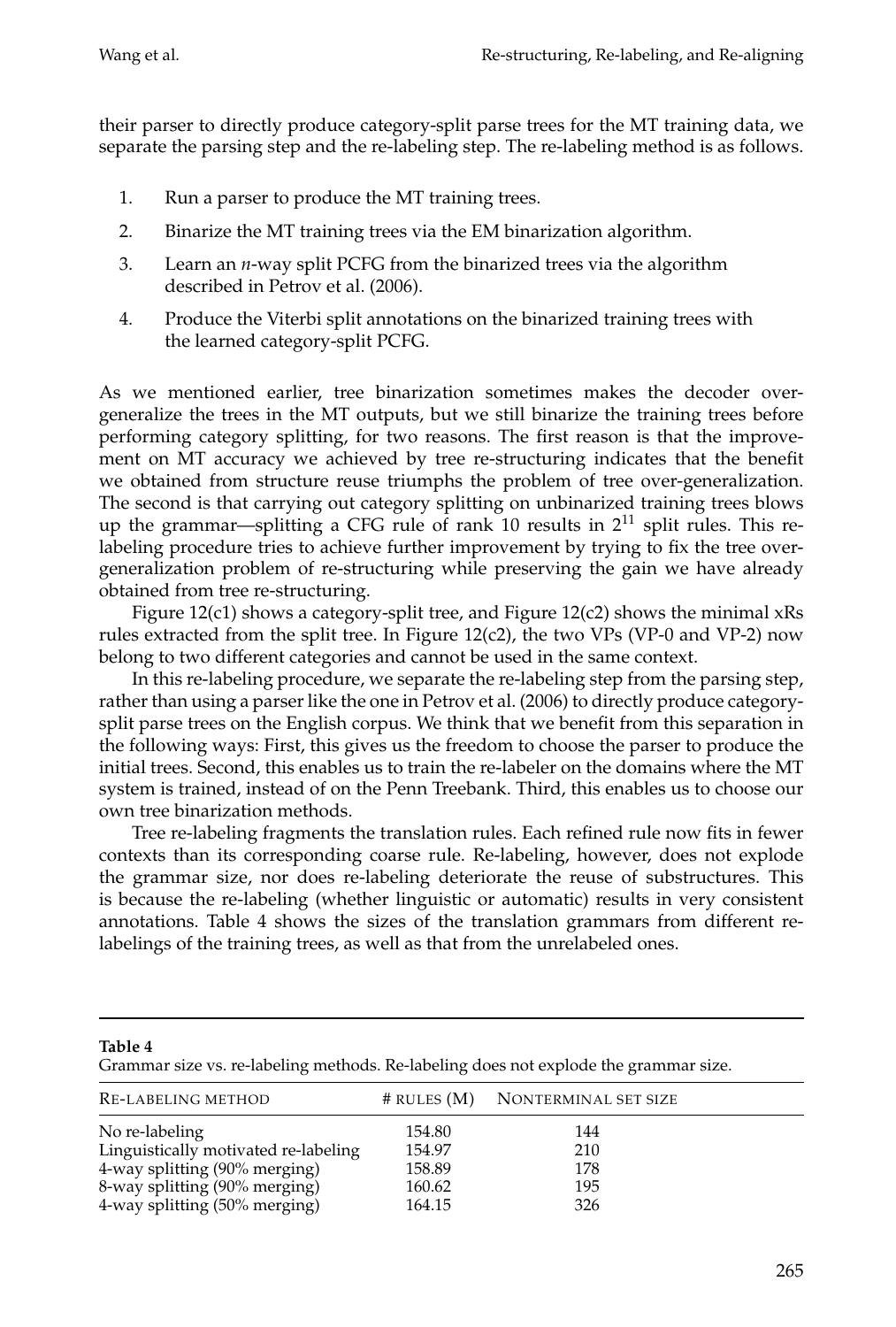It would be very interesting to perform automatic category splitting with synchronous translation rules and run the EM algorithm on the synchronous derivation forests. Synchronous category splitting is computationally much more expensive, so we do not study it here.

# **4.3 Experimental Results**

We ran end-to-end MT experiments by re-labeling the MT training trees. Our two baseline systems were a syntax MT system with neither re-structuring nor re-labeling, and a syntax MT system with re-structuring but no re-labeling. The linguistically motivated re-labeling method was applied directly on the original (unrestructured) training trees, so that it could be compared to the first baseline. The automatic category splitting relabeling method was applied to binarized trees so as to avoid the explosion of the split grammar, so it is compared to the second baseline. The experiment results are shown in Table 5.

Both re-labeling methods helpMT accuracy. Putting both re-structuring and relabeling together results in 0.93 BLEU points improvement on NIST08 set, and 1 BLEU point improvement on the newswire subset. All p-values are computed between the re-labeling systems and Baseline1. The improvement made by the linguistically motivated re-labeling method is significant at the 0.05 level. Because the automatic category splitting is carried out on the top of EM re-structuring and because, as we have already shown, EM re-structuring significantly improves Baseline1, putting them together results in better translations with more confidence.

If we compare these results to those in Table 1, we notice that re-structuring tends to helpMT accuracy more than re-labeling. We mentioned earlier that re-structuring overgeneralizes structures, but enables reuse of substructures. Results in Table 5 and Table 1 show substructure reuse mitigates structure over-generalization in our tree restructuring method.

# **5. Re-aligning (Tree, String) Pairs for Training**

So far, we have improved the English structures in our parsed, aligned training corpus. We now turn to improving the word alignments.

Some MT systems use the same model for alignment and translation—examples include Brown et al. (1993), Wu (1997), Alshawi, Bangalore, and Douglas (1998), Yamada and Knight (2001, 2002), and Cohn and Blunsom (2009). Other systems use Brown et al. for alignment, then collect counts for a completely different model, such as Och and Ney

### **Table 5**

Impact of re-labeling methods on MT accuracy as measured by BLEU. Four-way splitting was carried out on EM-binarized trees; thus, it already benefits from tree re-structuring. All p-values are computed against Baseline1.

| EXPERIMENT                                                                               | NIST <sub>08</sub><br><b>BLEU</b> | D     | NIST08-NW<br><b>BLEU</b> | p     |  |
|------------------------------------------------------------------------------------------|-----------------------------------|-------|--------------------------|-------|--|
| Baseline1 (no re-structuring and no re-labeling)<br>Linguistically motivated re-labeling | 29.12<br>29.57                    | 0.029 | 35.33<br>35.85           | 0.050 |  |
| Baseline2 (EM re-structuring but no re-labeling)<br>4-way splitting $(w / 90\%$ merging) | 29.74<br>30.05                    | 0.001 | 36.12<br>36.42           | 0.003 |  |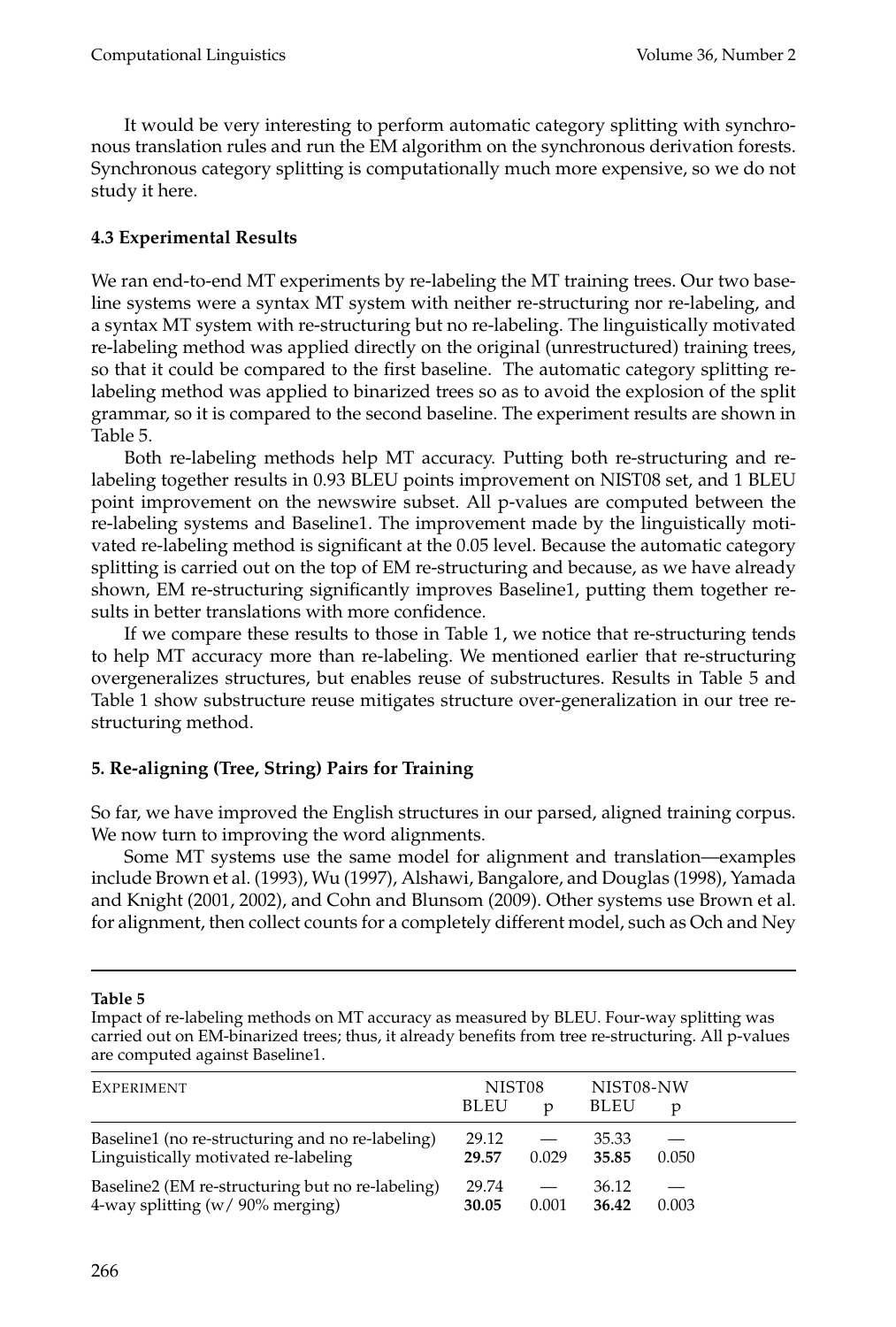(2004) or Chiang (2007). Our basic syntax-based system falls into this second category, as we learn our syntactic translation model from a corpus aligned with word-based techniques. We would like to inject more syntactic reasoning into the alignment process. We start by contrasting two generative translation models.

# **5.1 The Traditional IBM Alignment Model**

IBM Model 4 (Brown et al. 1993) learns a set of four probability tables to compute  $P(f|e)$ given a foreign sentence  $f$  and its target translation  $e$  via the following (simplified) generative story:

- 1. A fertility *y* for each word  $e_i$  in *e* is chosen with probability  $P_{fert}(y|e_i)$ .
- 2. A null word is inserted next to each fertility-expanded word with probability P*null*.
- 3. Each token *ei* in the fertility-expanded word and null string is translated into some foreign word  $f_i$  in  $f$  with probability  $P_{trans}(f_i|e_i)$ .
- 4. The position of each foreign word  $f_i$  that was translated from  $e_i$  is changed by  $\Delta$  (which may be positive, negative, or zero) with probability P*distortion*(∆|A(*ei*), B( *fi*)), where A and B are functions over the source and target vocabularies, respectively.

Brown et al. (1993) describe an EM algorithm for estimating values for the four tables in the generative story. With those values in hand, we can calculate the highestprobability (Viterbi) alignment for any given string pair.

Two scale problems arise in this algorithm. The first is the time complexity of enumerating alignments for fractional count collection. This is solved by considering only a subset of alignments, and by bootstrapping the P*trans* table with a simpler model that admits fast count collection via dynamic programming, such as IBM Model 1 (Brown et al. 1993) or Aachen HMM (Vogel, Ney, and Tillmann 1996). The second problem is one of space. In theory, the initial P*trans* table contains a cell for every English word paired with every Chinese word—this would be infeasible. Fortunately, in practice, the table can be initialized with only those word pairs observed co-occurring in the parallel training text.

# **5.2 A Syntax Re-alignment Model**

Our syntax translation model learns a single probability table to compute P(*etree*, *f* ) given a foreign sentence *f* and a parsed target translation *etree*. In the following generative story we assume a starting variable with syntactic type *v*.

- 1. Choose a rule *r* to replace *v*, with probability  $P_{rule}(r|v)$ .
- 2. For each variable with syntactic type  $v_i$  in the partially completed (tree, string) pair, continue to choose rules  $r_i$  with probability  $P_{rule}(r_i|v_i)$  to replace these variables until there are no variables remaining.

We can use this model to explain unaligned (tree, string) pairs from our training data. With a large enough rule set, any given (tree, string) pair will admit many derivations. Consider again the example from Figure 1. The particular alignment associated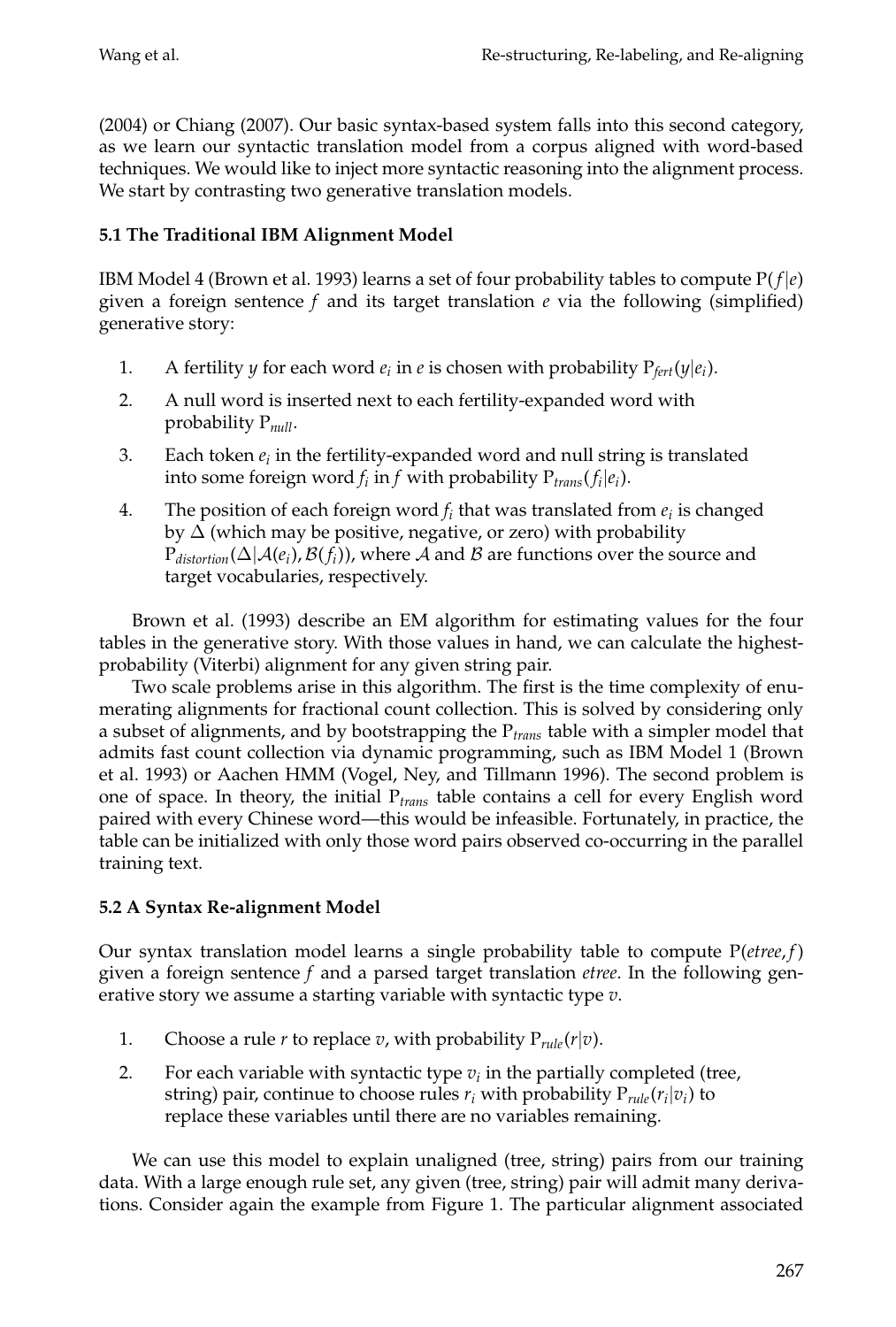with that (tree, string) pair yields the minimal rules of Figure 2. A different alignment yields different rules. Figure 13 shows two other alignments and their corresponding minimal rules. As noted before, a set of minimal rules in proper sequence forms a derivation tree of rules that explains the (tree, string) pair. Because rules explain variable-size fragments (e.g., R35 vs. R6), the possible derivation trees of rules that explain a sentence pair have varying sizes. The smallest such derivation tree has a single large rule (which does not appear in Figure 13). When our model chooses a particular derivation tree of minimal rules to explain a given (tree, string) pair it implicitly chooses the alignment that produced these rules as well. $3$  Our model can choose a derivation by using any of the rules in Figures 13 and 2. We would prefer it select the derivation that yields the good alignment in Figure 1.

We can also develop an EM learning approach for this model. As in the IBM approach, we have both time and space issues. Time complexity, as we will see subsequently, is  $O(mn^3)$ , where *m* is the number of nodes in the English training tree and *n* is the length of the corresponding Chinese string. Space is more of a problem. We would like to initialize EM with all the rules that might conceivably be used to explain the training data. However, this set is too large to practically enumerate.

To reduce the model space we first create a bootstrap alignment using a simpler word-based model. Then we acquire a set of minimal translation rules from the (tree, string, alignment) triples. Armed with these rules, we can discard the word-based alignments and **re-align** with the syntax translation model.

We summarize the approach described in this section as:

- 1. Obtain bootstrap alignments for a training corpus using word-based alignment.
- 2. Extract minimal rules from the corpus and alignments using GHKM, noting the partial alignment that is used to extract each rule.
- 3. Construct derivation forests for each (tree, string) pair, ignoring the alignments, and run EM to obtain Viterbi derivation trees, then use the annotated partial alignments to obtain Viterbi alignments.
- 4. Use the new alignments to re-train the full MT system, this time collecting composed rules as well as minimal rules.

# **5.3 EM Training for the Syntax Translation Model**

Consider the example of Figure 13 again. The top alignment was the bootstrap alignment, and thus prior to any experiment we obtained the corresponding indicated minimal rule set and derivation. This derivation is reasonable but there are some poorly motivated rules, from a linguistic standpoint. The Chinese word 两岸 roughly means *the two shores* in this context, but the rule R35 learned from the alignment incorrectly includes *between*. However, other sentences in the training corpus have the correct

<sup>3</sup> Strictly speaking there is actually a one-to-many mapping between a derivation tree of minimal rules and the alignment that yields these rules, due to the handling of unaligned words. However, the choice of one partial alignment over another does not affect results and in practice we impose a one-to-one mapping between minimal rules and the partial alignments that imply them by selecting the most frequently observed partial alignment for a given minimal rule.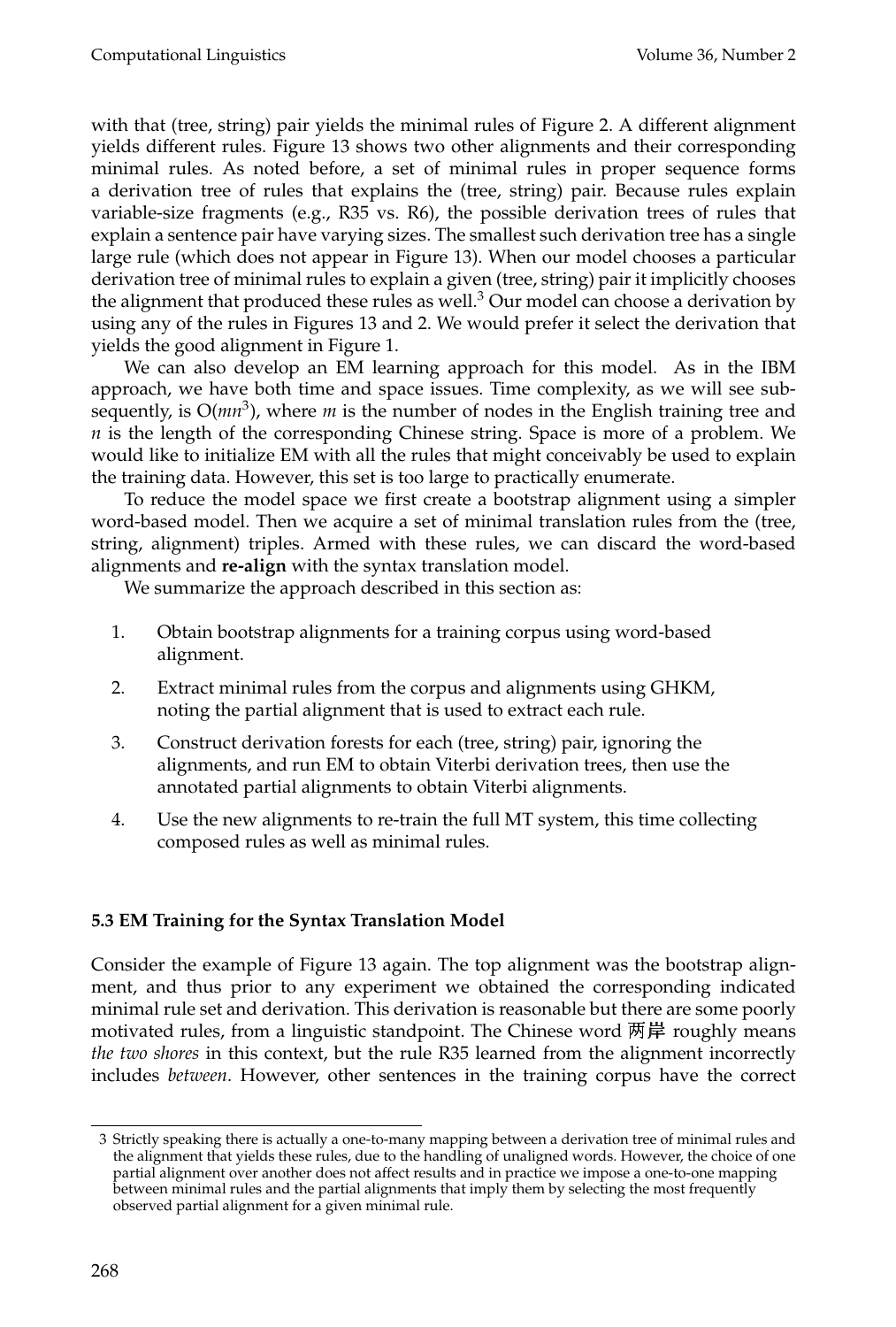

#### **Figure 13**



alignment, which yields rules in Figure 2, such as R8. Figure 2 also contains rules R4 and R6, learned from yet other sentences in the training corpus, which handle the  $\pm$  ... ¥ structure (which roughly translates to *in between*), thus allowing a derivation which contains the minimal rule set of Figure 2 and implies the alignment in Figure 1.

EM distributes rule probabilities in such a way as to maximize the probability of the training corpus. It thus prefers to use one rule many times instead of several different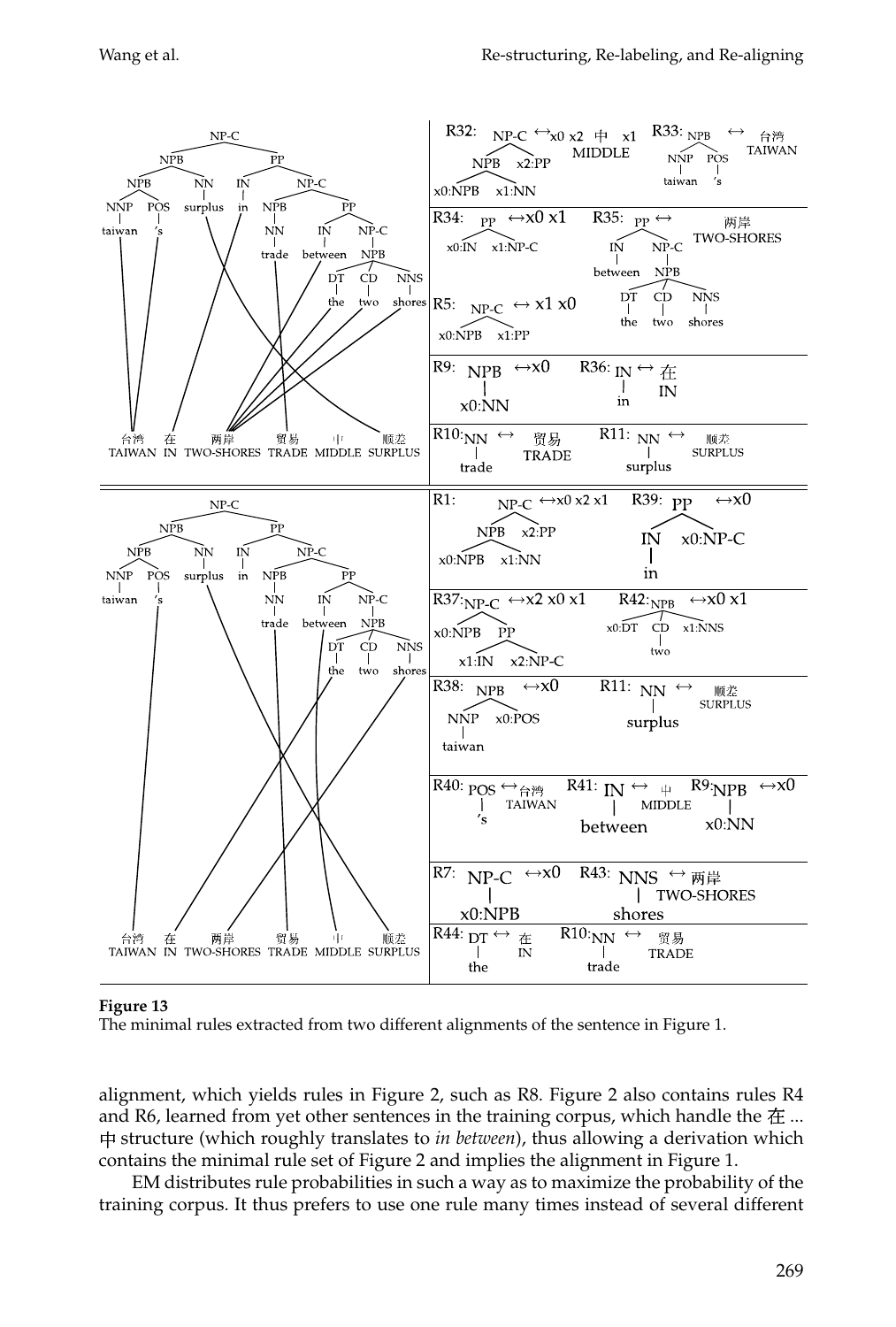rules for the same situation over several sentences, if possible. R35 is a possible rule in 46 of the 329,031 sentence pairs in the training corpus, and R8 is a possible rule in 100 sentence pairs. Well-formed rules are more usable than ill-formed rules and the partial alignments behind these rules, generally also well-formed, become favored as well. The top row of Figure 14 contains an example of an alignment learned by the bootstrapalignment model that includes an incorrect link. Rule R25, which is extracted from this alignment, is a poor rule. A set of commonly seen rules learned from other training sentences provide a more likely explanation of the data, and the consequent alignment omits the spurious link.



### **Figure 14**

The impact of a bad alignment on rule extraction. Including the alignment link indicated by the dotted line in the example leads to the rule set in the second row. The re-alignment procedure described in Section 5.2 learns to prefer the rule set at bottom, which omits the bad link.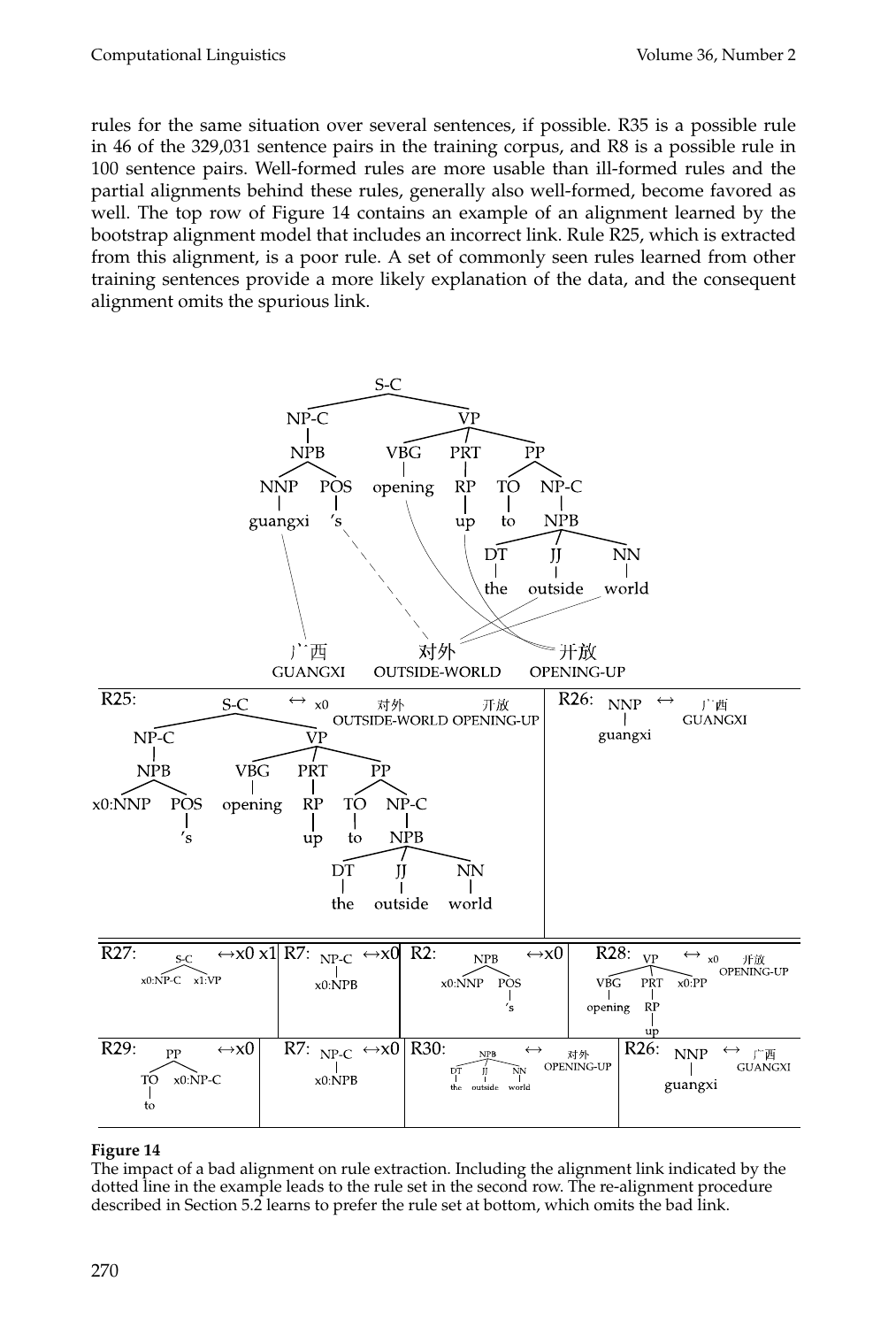### **Table 6**

Translation performance, grammar size versus the re-alignment algorithm proposed in Section 5.2, and re-alignment as modified in Section 5.4.

| <b>EXPERIMENT</b>               | NIST08<br>BLEU<br>D |                          | NIST08-NW<br>BLEU |                          | $#$ RULES $(M)$ |  |
|---------------------------------|---------------------|--------------------------|-------------------|--------------------------|-----------------|--|
| no re-alignment (baseline)      | 29.12               | $\overline{\phantom{m}}$ | 35.33             | $\overline{\phantom{m}}$ | 76.0            |  |
| EM re-alignment                 | 29.18               | 0.411                    | 35.52             | 0.296                    | 75.1            |  |
| EM re-alignment with size prior | 29.37               | 0.165                    | 35.96             | 0.050                    | 110.4           |  |

Now we need an EM algorithm for learning the parameters of the rule set that maximize *corpus* P(*tree*,*string*). Knight, Graehl, and May (2008) present a generic such algorithm for tree-to-string transducers that runs in  $O(mn^3)$  time, as mentioned earlier. The algorithm consists of two components: DERIV, which is a procedure for constructing a packed forest of derivation trees of rules that explain a (tree, string) bitext corpus given that corpus and a rule set, and TRAIN, which is an iterative parameter-setting procedure.

We initially attempted to use the top-down DERIV algorithm of Knight, Graehl, and May (2008), but as the constraints of the derivation forests are largely lexical, too much time was spent on exploring dead-ends. Instead we build derivation forests using the following sequence of operations:

- 1. Binarize rules using the synchronous binarization algorithm for tree-to-string transducers described in Zhang et al. (2006).
- 2. Construct a parse chart with a CKY parser simultaneously constrained on the foreign string and English tree, similar to the bilingual parsing of Wu  $(1997).<sup>4</sup>$
- 3. Recover all reachable edges by traversing the chart, starting from the topmost entry.

Because the chart is constructed bottom-up, leaf lexical constraints are encountered immediately, resulting in a narrower search space and faster running time than the top-down DERIV algorithm for this application. The Viterbi derivation tree tells us which English words produce which Chinese words, so we can extract a word-to-word alignment from it.

Although in principle the re-alignment model and translation model learn parameter weights over the same rule space, in practice we limit the rules used for re-alignment to the set of minimal rules.

# **5.4 Adding a Rule Size Prior**

An initial re-alignment experiment shows a small rise in BLEU scores from the baseline (Table 6), but closer inspection of the rules favored by EM implies we can do even better.

<sup>4</sup> In the cases where a rule is not synchronous-binarizable, standard left–right binarization is performed and proper permutation of the disjoint English tree spans must be verified when building the part of the chart that uses this rule.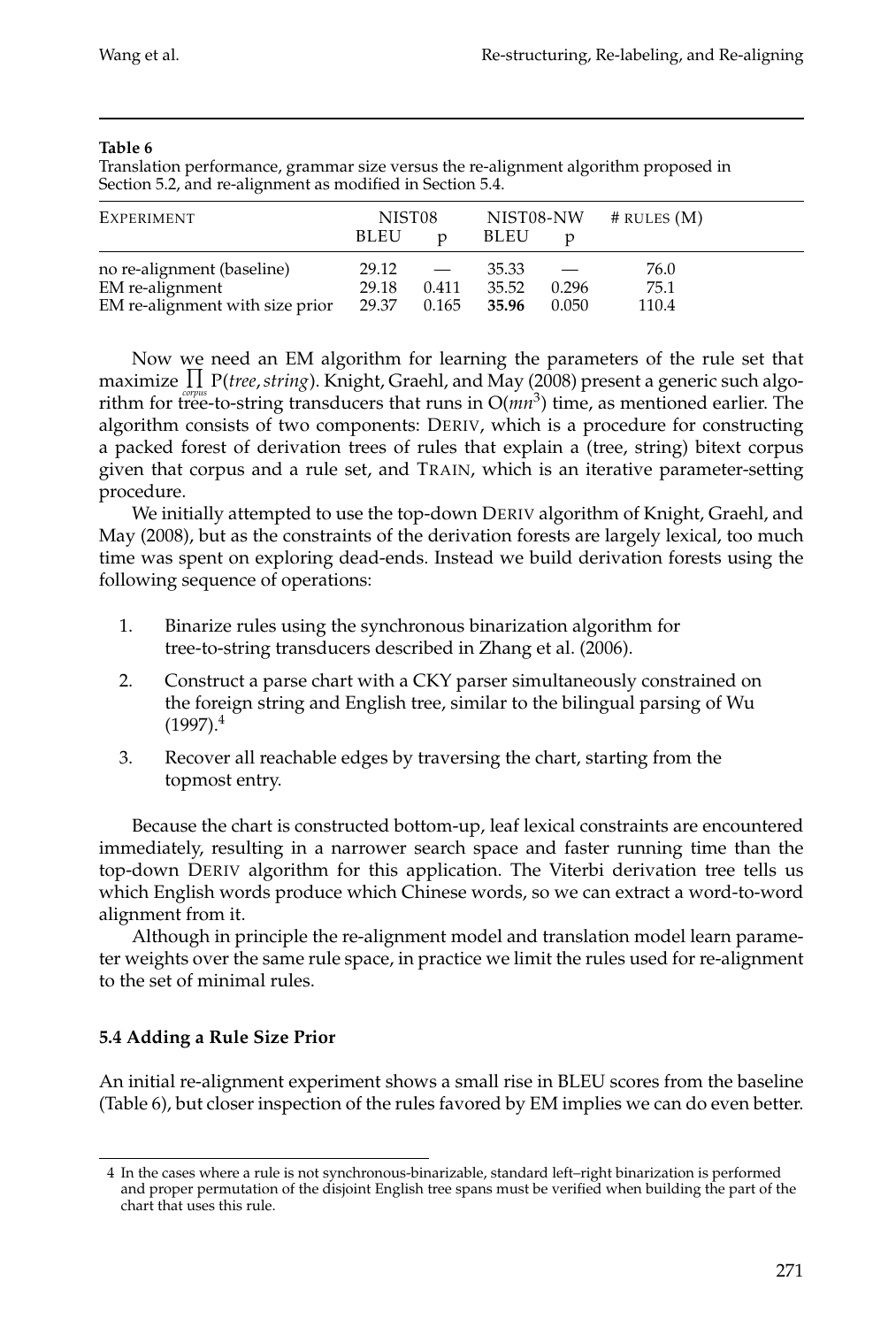EM has a tendency to favor a few large rules over many small rules, even when the small rules are more useful. Referring to the rules in Figures 2 and 13, note that possible derivations for (taiwan's, 台湾)<sup>5</sup> are R33, R2–R3, and R38–R40. Clearly the third derivation is not desirable, and we do not discuss it further. Between the first two derivations, R2–R3 is preferred over R33, as the conditioning for possessive insertion is not related to the specific Chinese word being inserted. Of the 1,902 sentences in the training corpus where this pair is seen, the bootstrap alignments yield the R33 derivation 1,649 times and the R2–R3 derivation 0 times. Re-alignment does not change the result much; the new alignments yield the R33 derivation 1,613 times and again never choose R2–R3. The rules in the second derivation themselves are not rarely seen—R2 is in 13,311 forests *other* than those where R33 is seen, and R3 is in 2,500 additional forests. EM gives R2 a probability of *e*−7.72—better than 98.7% of rules, and R3 a probability of *e*−2.96. But R33 receives a probability of *e*−6.<sup>32</sup> and is preferred over the R2–R3 derivation, which has a combined probability of *e*−10.68.

The preference for shorter derivations containing large rules over longer derivations containing small rules is due to a general tendency for EM to prefer derivations with few atoms. Marcu and Wong (2002) note this preference but consider the phenomenon a feature, rather than a bug. Zollmann and Sima'an (2005) combat the overfitting aspect for parsing by using a held-out corpus and a straight maximum likelihood estimate, rather than EM. DeNero, Bouchard-Côté, and Klein (2008) encourage small rules with a modeling approach; they put a Dirichlet process prior of rule size over their model and learn the parameters of the geometric distribution of that prior with Gibbs sampling. We use a simpler modeling approach to accomplish the same goals as DeNero, Bouchard-Côté, and Klein which, although less elegant, is more scalable and does not require a separate Bayesian inference procedure.

As the probability of a derivation is determined by the product of its atom probabilities, longer derivations with more probabilities to multiply have an inherent disadvantage against shorter derivations, all else being equal. EM is an iterative procedure and thus such a bias can lead the procedure to converge with artificially raised probabilities for short derivations and the large rules that constitute them. The relatively rare applicability of large rules (and thus lower observed partial counts) does not overcome the inherent advantage of large coverage. To combat this, we introduce size terms into our generative story, ensuring that all competing derivations for the same sentence contain the same number of atoms:

- 1. Choose a rule size *s* with cost  $c_{size}(s)^{s-1}$ .
- 2. Choose a rule *r* (of size *s*) to replace the start symbol with probability  $P_{rule}(r|s,v)$ .
- 3. For each variable in the partially completed (tree, string) pair, continue to choose sizes followed by rules, recursively to replace these variables until there are no variables remaining.

This generative story changes the derivation comparison from R33 vs. R2–R3 to S2– R33 vs. R2–R3, where S2 is the atom that represents the choice of size 2 (the size of a rule

<sup>5</sup> The Chinese gloss is simply "taiwan".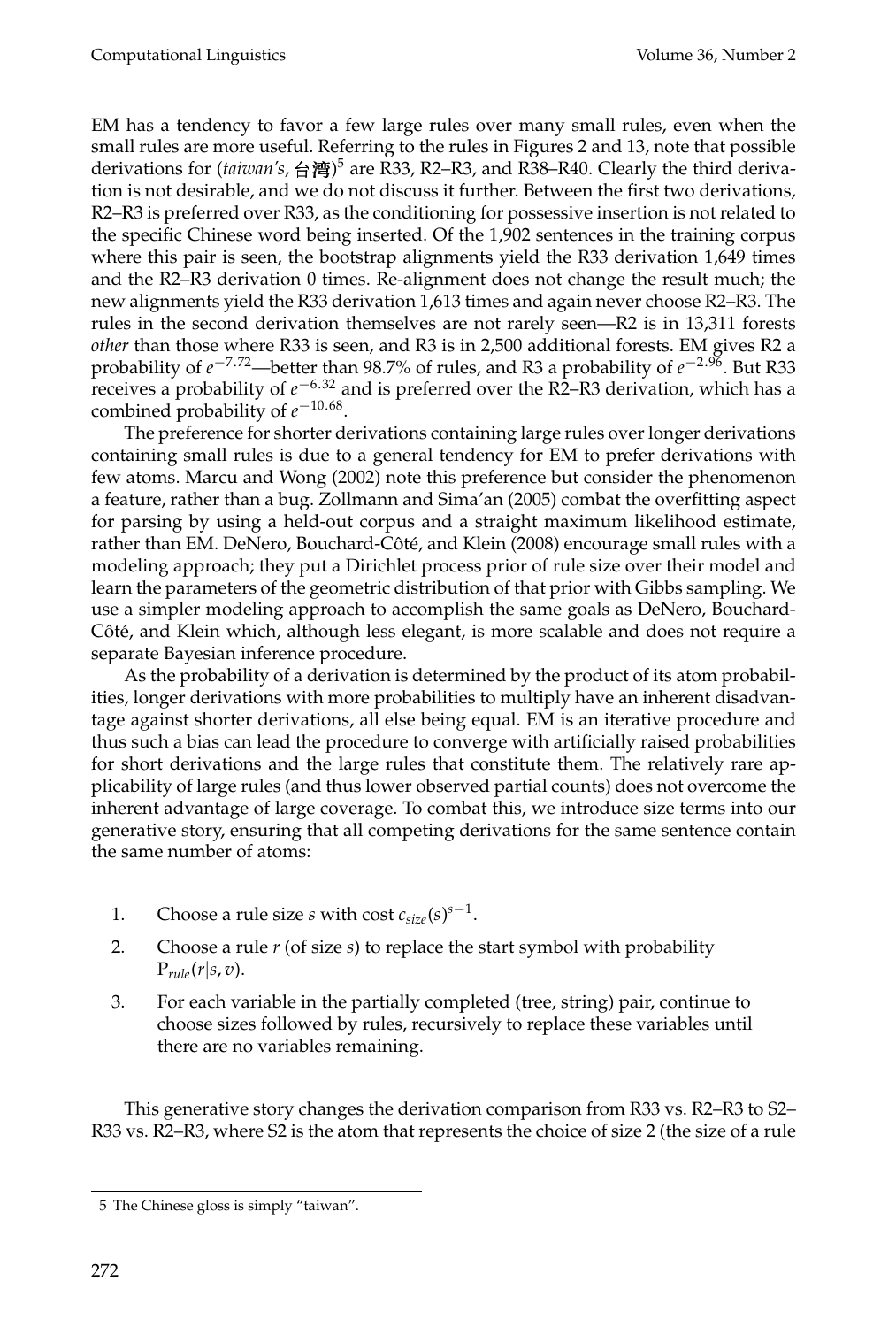in this context is the number of non-leaf and non-root nodes in its tree fragment). Note that the variable number of inclusions implied by the exponent in the generative story above ensures that all derivations have the same size. For example, a derivation with one size-3 rule, a derivation with one size-2 and one size-1 rule, and a derivation with three size-1 rules would each have three atoms. With this revised model that allows for fair comparison of derivations, the R2–R3 derivation is chosen 1,636 times, and S2–R33 is not chosen. R33 does, however, appear in the translation model, as the expanded rule extraction described in Section 1 creates R33 by joining R2 and R3.

The probability of size atoms, like that of rule atoms, is decided by EM. The revised generative story tends to encourage smaller sizes by virtue of the exponent. This does not, however, simply ensure the largest number of rules per derivation is used in all cases. Ill-fitting and poorly motivated rules such as R42, R43, and R44 in Figure 13 are not preferred over R8, even though they are smaller. However, R6 and R8 are preferred over R35, as the former are useful rules. Although the modified model does not sum to 1, it can nevertheless lead to an improvement in BLEU score.

### **5.5 Experimental Results**

The end-to-end MT experiment used as baseline and described in Sections 3.5 and 4.3 was trained on IBM Model 4 word alignments, obtained by running GIZA, as described in Section 2. We compared this baseline to an MT system that used alignments obtained by re-aligning the GIZA alignments using the method of Section 5.2 with the 36 million word subset of the training corpus used for re-alignment learning. We next compared the baseline to an MT system that used re-alignments obtained by also incorporating the size prior described in Section 5.4. As can be seen by the results in Table 6, the size prior method is needed to obtain reasonable improvement in BLEU. These results are consistent with those reported in May and Knight (2007), where gains in Chinese and Arabic MT systems were observed, though over a weaker baseline and with less training data than is used in this work.

# **6. Combining Techniques**

We have thus far seen gains in BLEU score by independent improvements in training data tree structure, syntax labeling, and alignment. This naturally raises the question of whether the techniques can be combined, that is, if improvement in one aspect of training data aids in improvement of another. As reported in Section 4.3 and Table 5, we were able to improve re-labeling efforts and take advantage of the split-and-merge technique of Petrov et al. (2006) by first re-structuring via the method described in Section 3.4. It is unlikely that such re-structuring or re-labeling would aid in a subsequent re-alignment procedure like that of Section 5.2, for re-structuring changes trees based on a given alignment, and re-alignment can only change links when multiple instances of a (subtree, substring) tuple are found in the data with different partial alignments. Re-structuring beforehand changes the trees over different alignments differently. It is unlikely that many (subtree, substring) tuples with more than one partial alignment would remain after a re-structuring.

However, re-structuring may benefit from a prior re-alignment. We do not want restructuring decisions to be made over bad alignments, so unifying alignments based on common syntax should lead EM to make a more confident binarization decision.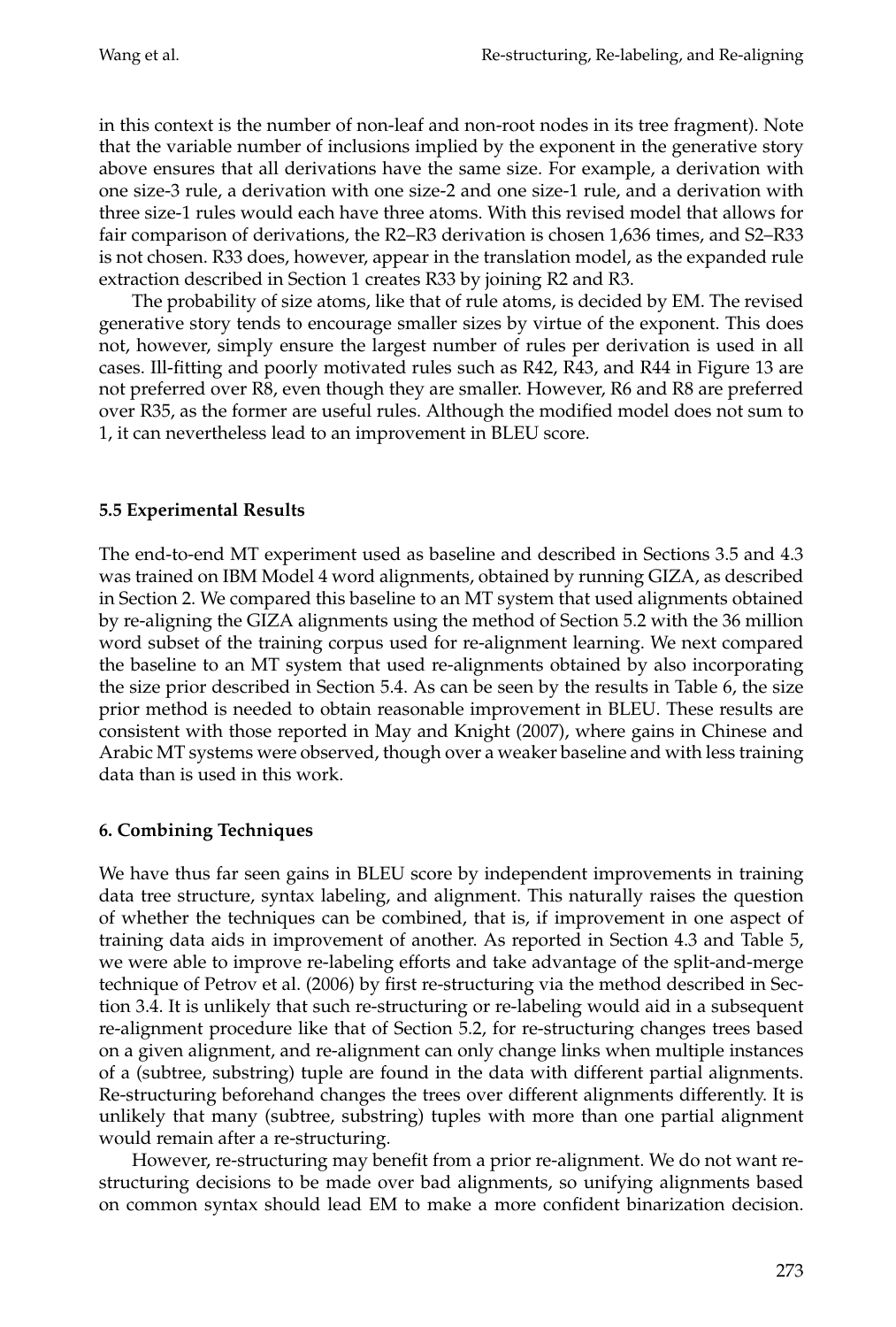#### **Table 7**

Summary of experiments in this article, including a combined experiment with re-alignment, re-structuring, and re-labeling.

| <b>EXPERIMENT</b>                                                                                         |                | NIST <sub>08</sub> |                | NIST08-NW      | $#$ RULES $(M)$  |
|-----------------------------------------------------------------------------------------------------------|----------------|--------------------|----------------|----------------|------------------|
|                                                                                                           | BLEU           | p                  | <b>BLEU</b>    | p              |                  |
| Baseline (no binarization, no re-labeling,<br>Model 4 alignments)                                         | 29.12          |                    | 35.33          |                | 76.0             |
| left binarization<br>EM binarization                                                                      | 29.35<br>29.74 | 0.184<br>0.010     | 35.46<br>36.12 | 0.360<br>0.016 | 153.4<br>154.8   |
| Linguistic re-labeling<br>EM binarization $+$ EM re-labeling<br>$(4\text{-way splitting w}/90\%$ merging) | 29.57<br>30.05 | 0.029<br>0.001     | 35.85<br>36.42 | 0.050<br>0.003 | 154.97<br>158.89 |
| EM re-alignment<br>Size prior EM re-alignment                                                             | 29.18<br>29.37 | 0.411<br>0.165     | 35.52<br>35.96 | 0.296<br>0.050 | 75.1<br>110.4    |
| Size prior EM re-alignment +<br>EM binarization $+$ EM re-labeling                                        | 30.6           | 0.001              | 36.73          | 0.002          | 222.0            |

Better re-structuring should in turn lead to better re-labeling, and this should increase the performance of the overall MT pipeline.

To test this hypothesis we pre-processed alignments using the modified realignment procedure described in Section 5.4. We next used those alignments to obtain new binarizations of trees following the EM binarization method described in Section 3.4. Finally, re-labeling was done on these binarized trees using 4-way splitting with 90% merging, as described in Section 4. The final trees, along with the alignments used to get these trees and of course the parallel Chinese sentences, were then used as the training data of our MT pipeline. The results of this combined experiment are shown in Table 7 along with the other experiments from this article, for ease of comparison. As can be seen from this table, the progressive improvement of training data leads to an overall improvement in MT system performance. As noted previously, there tends to be a correspondence between the number of unique rules extracted and MT performance. The final combined experiment has the greatest number of unique rules. The improvements made to syntax and alignment described in this article unify these two independently determined annotations over the bitext, and this thus leads to more admissible nodes and a greater ability to extract rules. Such a unification can lead to over-generalization, as rules lacking sufficient context may be extracted and used to the system's detriment. This is why a re-labeling technique is also needed, to ensure that sufficient rule specificity is maintained.

### **7. Conclusion**

This article considered three modifications to MT training data that encourage improved performance in a state-of-the-art syntactic MT system. The improvements changed syntactic structure, altered bracket labels, and unified alignment across sentences, and when combined led to an improvement of 1.48 BLEU points over a strong baseline in Chinese–English translation. The techniques herein described require only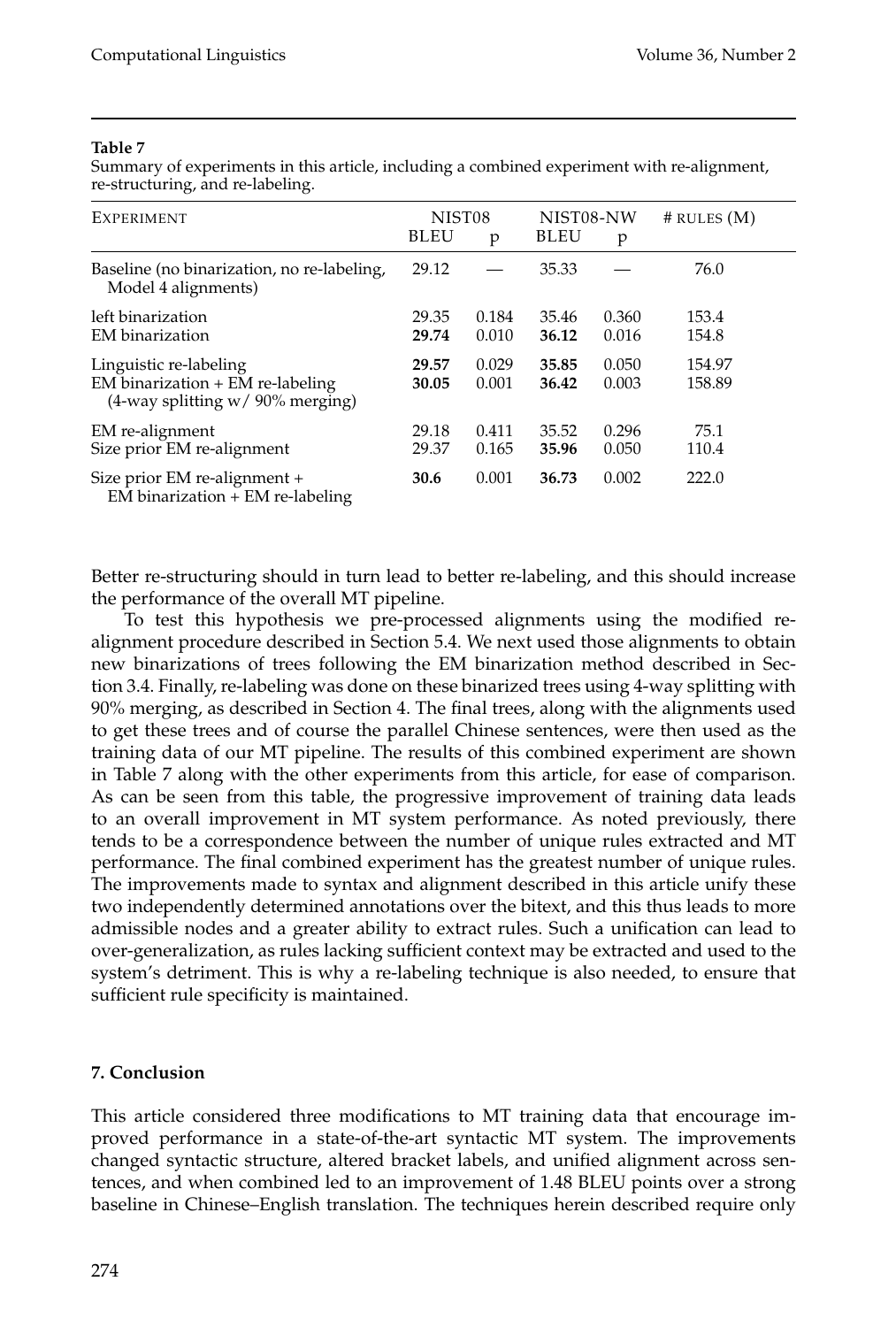the training data used in the original MT task and are thus applicable to a string-to-tree MT system for any language pair.

#### **Acknowledgments**

Some of the results in this article appear in Wang, Knight, and Marcu (2007) and May and Knight (2007). The linguistically motivated re-labeling method is due to Steve DeNeefe, Kevin Knight, and David Chiang. The authors also wish to thank Slav Petrov for his help with the Berkeley parser, and the anonymous reviewers for their helpful comments. This research was supported under DARPA Contract No. HR0011-06-C-0022, BBN subcontract 9500008412.

#### **References**

- Alshawi, Hiyan, Srinivas Bangalore, and Shona Douglas. 1998. Automatic acquisition of hierarchical transduction models for machine translation. In *Proceedings of the 36th Annual Meeting of the Association for Computational Linguistics (ACL) and 17th International Conference on Computational Linguistics (COLING) 1998*, pages 41–47, Montréal.
- Brown, Peter F., Stephen A. Della Pietra, Vincent J. Della Pietra, and Robert L. Mercer. 1993. The mathematics of statistical machine translation: Parameter estimation. *Computational Linguistics*, 19(2):263–312.
- Charniak, Eugene. 2000. A maximumentropy-inspired parser. In *Proceedings of the 1st North American Chapter of the Association for Computational Linguistics Conference (NAACL)*, pages 132–139, Seattle, WA.
- Chiang, David. 2007. Hierarchical phrase-based translation. *Computational Linguistics*, 33(2):201–228.
- Cohn, Trevor and Phil Blunsom. 2009. A Bayesian model of syntax-directed tree to string grammar induction. In *Proceedings of the 2009 Conference on Empirical Methods in Natural Language Processing*, pages 352–361, Singapore.
- Collins, Michael. 1997. Three generative, lexicalized models for statistical parsing. In *Proceedings of the 35th Annual Meeting of the Association for Computational Linguistics (ACL)*, pages 16–23, Madrid.
- Dempster, Arthur P., Nan M. Laird, and Donald B. Rubin. 1977. Maximum likelihood from incomplete data via the EM algorithm. *Journal of the Royal Statistical Society*, 39(1):1–38.
- DeNeefe, Steve, Kevin Knight, Wei Wang, and Daniel Marcu. 2007. What can syntax-based MT learn from phrase-based MT? In *Proceedings of EMNLP–CoNLL-2007*, pages 755–763, Prague.
- DeNero, John, Alexandre Bouchard-Côté, and Dan Klein. 2008. Sampling alignment structure under a Bayesian translation model. In *Proceedings of the 2008 Conference on Empirical Methods in Natural Language Processing (EMNLP)*, pages 314–323, Honolulu, HI.
- Gale, William A. and Geoffrey Sampson. 1996. Good-Turing frequency estimation without tears. *Journal of Quantitative Linguistics*, 2(3):217–237.
- Galley, Michel, Jonathan Graehl, Kevin Knight, Daniel Marcu, Steve DeNeefe, Wei Wang, and Ignacio Thayer. 2006. Scalable inference and training of context-rich syntactic translation models. In *Proceedings of the 21st International Conference on Computational Linguistics (COLING) and 44th Annual Meeting of the Association for Computational Linguistics (ACL)*, pages 961–968, Sydney.
- Galley, Michel, Mark Hopkins, Kevin Knight, and Daniel Marcu. 2004. What's in a translation rule? In *Proceedings of the Human Language Technology Conference and the North American Association for Computational Linguistics (HLT-NAACL)*, pages 273–280, Boston, MA.
- Good, Irving J. 1953. The population frequencies of species and the estimation of population parameters. *Biometrika*,  $40(3):237-264.$
- Goodman, Joshua. 1999. Semiring parsing. *Computational Linguistics*, 25(4):573–605.
- Huang, Bryant and Kevin Knight. 2006. Relabeling syntax trees to improve syntax-based machine translation accuracy. In *Proceedings of the main conference on Human Language Technology Conference of the North American Chapter of the Association of Computational Linguistics (NAACL-HLT)*, pages 240–247, New York, NY.
- Johnson, Mark. 1998a. The DOP estimation method is biased and inconsistent. *Computational Linguistics*, 28(1):71–76.
- Johnson, Mark. 1998b. PCFG models of linguistic tree representations. *Computational Linguistics*, 24(4):613–632. Klein, Dan and Chris Manning. 2003.
	- Accurate unlexicalized parsing. In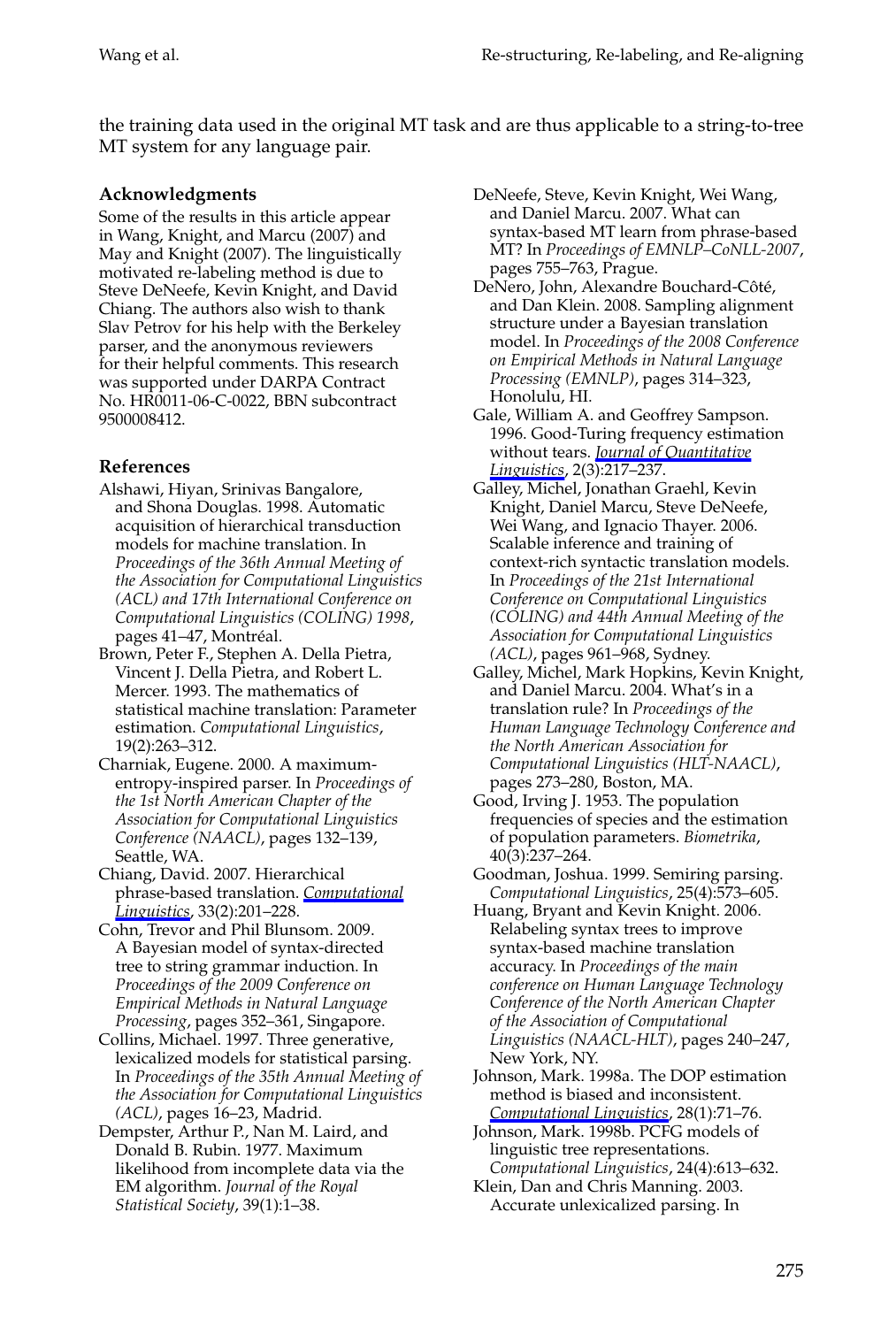#### Computational Linguistics Volume 36, Number 2

*Proceedings of the 40th Annual Meeting of the Association for Computational Linguistics (ACL)*, pages 423–430, Sapporo.

Kneser, Reinhard and Hermann Ney. 1995. Improved backing-off for m-gram language modeling. In *Proceedings of the International Conference on Acoustics, Speech, and Signal Processing (ICASSP) 1995*, pages 181–184, Detroit, MI.

Knight, Kevin and Jonathan Graehl. 2005. An overview of probabilistic tree transducers for natural language processing. In *Proceedings of the Sixth International Conference on Intelligent Text Processing and Computational Linguistics (CICLing)*, pages 1–25, Mexico City.

Knight, Kevin, Jonathan Graehl, and Jonathan May. 2008. Training tree transducers. *Computational Linguistics*, 34(3):391–427.

Koehn, Philipp. 2004. Statistical significance tests for machine translation evaluation. In *Proceedings of the 2004 Conference on Empirical Methods in Natural Language Processing (EMNLP)*, pages 388–395, Barcelona.

Lari, Karim and Steve Young. 1990. The estimation of stochastic context-free grammars using the inside-outside algorithm. *Computer Speech and Language*, 4:35–56.

Marcu, Daniel and William Wong. 2002. A phrase-based, joint probability model for statistical machine translation. In *Proceedings of the 2002 Conference on Empirical Methods in Natural Language Processing (EMNLP)*, pages 133–139, Philadelphia, PA.

Marcus, Mitchell P., Beatrice Santorini, and Mary Ann Marcinkiewicz. 1993. Building a large annotated corpus of English: The Penn Treebank. *Computational Linguistics*, 19(2):313–330.

May, Jonathan and Kevin Knight. 2007. Syntactic re-alignment models for machine translation. In *Proceedings of the 2007 Joint Conference on Empirical Methods in Natural Language Processing and Computational Natural Language Learning (EMNLP–CoNLL)*, pages 360–368, Prague.

Melamed, I. Dan, Giorgio Satta, and Benjamin Wellington. 2004. Generalized multitext grammars. In *Proceedings of the 42nd Annual Meeting of the Association for Computational Linguistics (ACL)*, pages 662–669, Barcelona.

Mi, Haitao and Liang Huang. 2008. Forest-based translation rule extraction. In *Proceedings of the 2008 Conference on Empirical Methods in Natural Language Processing (EMNLP)*, pages 206–214, Honolulu, HI.

Och, Franz and Hermann Ney. 2004. The alignment template approach to statistical machine translation. *Computational Linguistics*, 30(4):417–449.

Och, Franz Josef. 2003. Minimum error rate training for machine translation. In *Proceedings of the 40th Annual Meeting of the Association for Computational Linguistics (ACL)*, pages 160–167, Sapporo.

Petrov, Slav, Leon Barrett, Romain Thibaux, and Dan Klein. 2006. Learning accurate, compact, and interpretable tree annotation. In *Proceedings of the 21st International Conference on Computational Linguistics (COLING) and 44th Annual Meeting of the Association for Computational Linguistics (ACL)*, pages 433–440, Sydney.

Stolcke, Andreas. 2002. SRILM—an extensible language modeling toolkit. In *Proceedings of the 7th International Conference on Spoken Language Processing (ICSLP) 2002*, pages 901–904, Denver, CO.

Talbot, David and Miles Osborne. 2007. Randomised language modelling for statistical machine translation. In *Proceedings of the 45th Annual Meeting of the Association of Computational Linguistics (ACL)*, pages 512–519, Prague.

Vogel, Stephan, Hermann Ney, and Christoph Tillmann. 1996. HMM-based word alignment in statistical translation. In *Proceedings of the International Conference on Computational Linguistics (COLING) 1996*, pages 836–841, Copenhagen.

Wang, Wei, Kevin Knight, and Daniel Marcu. 2007. Binarizing syntax trees to improve syntax-based machine translation accuracy. In *Proceedings of the 2007 Joint Conference on Empirical Methods in Natural Language Processing and Computational Natural Language Learning (EMNLP–CoNLL)*, pages 746–754, Prague.

Wu, Dekai. 1997. Stochastic inversion transduction grammars and bilingual parsing of parallel corpora. *Computational Linguistics*, 23(3):377–404.

Yamada, Kenji and Kevin Knight. 2001. A syntax-based statistical translation model. In *Proceedings of the 39th Annual Meeting of the Association for*